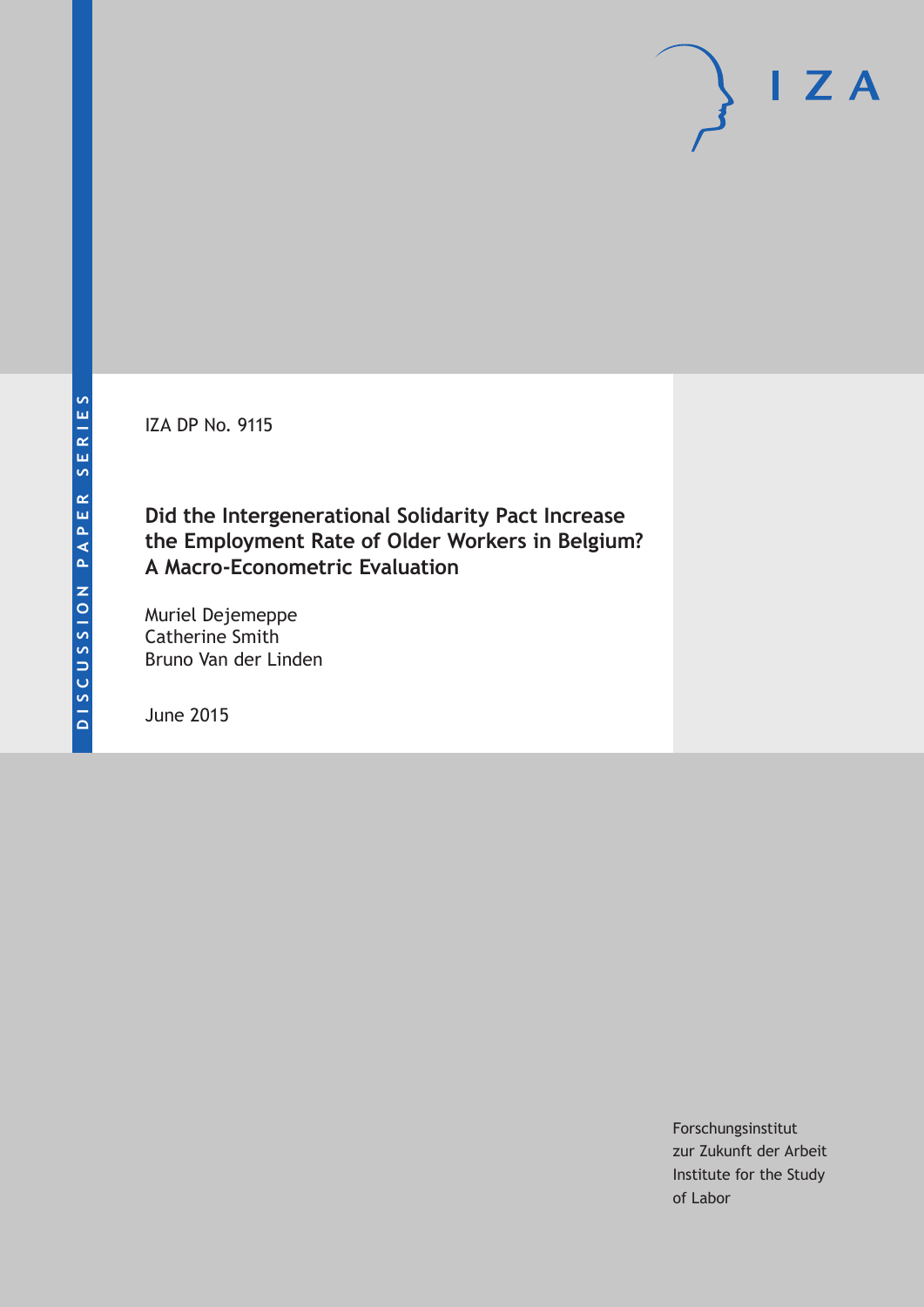# **Did the Intergenerational Solidarity Pact Increase the Employment Rate of Older Workers in Belgium? A Macro-Econometric Evaluation**

## **Muriel Dejemeppe**

*IRES, Université Catholique de Louvain*

## **Catherine Smith**

*formerly IRES, Université Catholique de Louvain*

## **Bruno Van der Linden**

*FNRS, IRES, Université Catholique de Louvain and IZA*

## Discussion Paper No. 9115 June 2015

IZA

P.O. Box 7240 53072 Bonn Germany

Phone: +49-228-3894-0 Fax: +49-228-3894-180 E-mail: iza@iza.org

Any opinions expressed here are those of the author(s) and not those of IZA. Research published in this series may include views on policy, but the institute itself takes no institutional policy positions. The IZA research network is committed to the IZA Guiding Principles of Research Integrity.

The Institute for the Study of Labor (IZA) in Bonn is a local and virtual international research center and a place of communication between science, politics and business. IZA is an independent nonprofit organization supported by Deutsche Post Foundation. The center is associated with the University of Bonn and offers a stimulating research environment through its international network, workshops and conferences, data service, project support, research visits and doctoral program. IZA engages in (i) original and internationally competitive research in all fields of labor economics, (ii) development of policy concepts, and (iii) dissemination of research results and concepts to the interested public.

IZA Discussion Papers often represent preliminary work and are circulated to encourage discussion. Citation of such a paper should account for its provisional character. A revised version may be available directly from the author.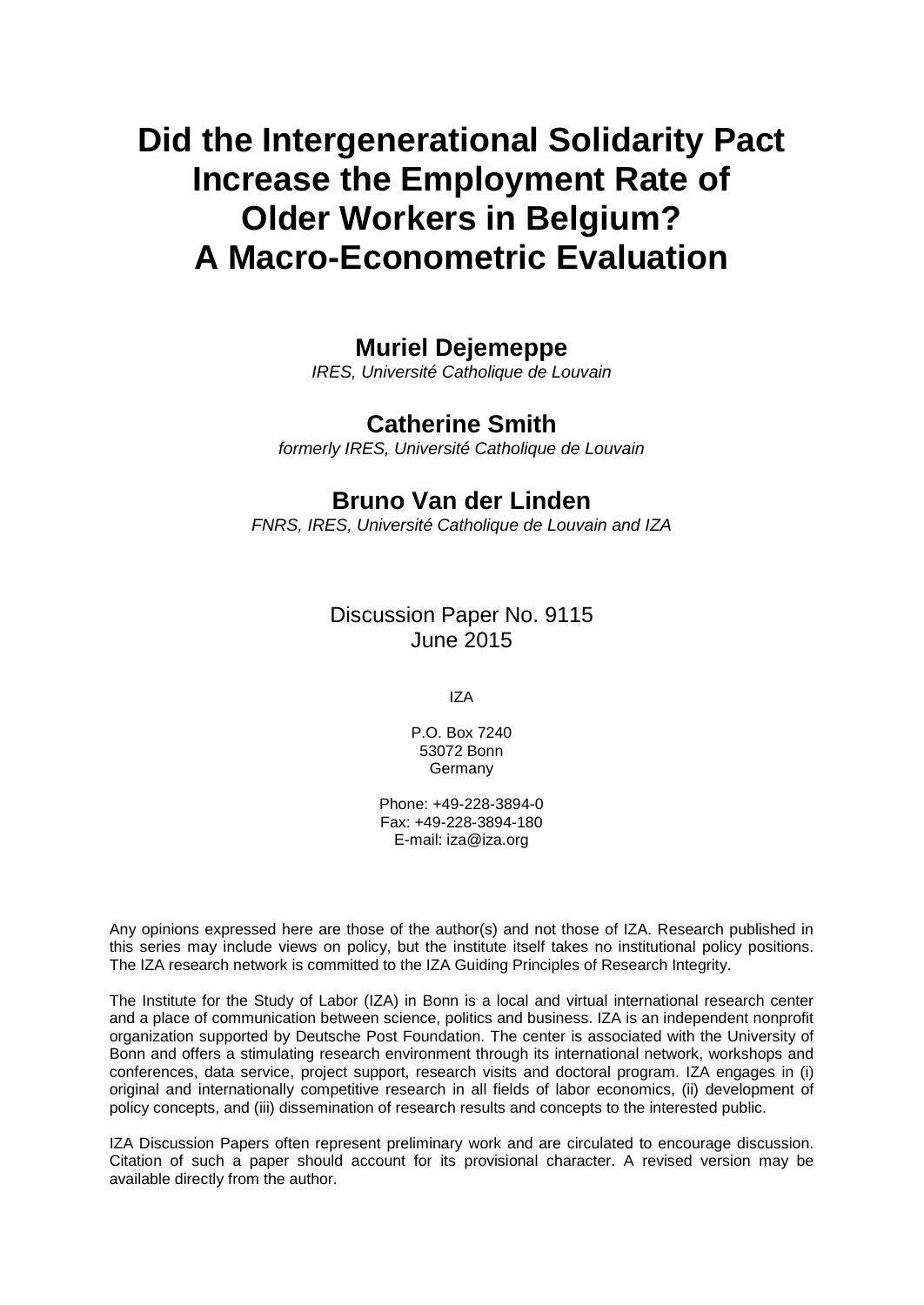IZA Discussion Paper No. 9115 June 2015

## **ABSTRACT**

## **Did the Intergenerational Solidarity Pact Increase the Employment Rate of Older Workers in Belgium? A Macro-Econometric Evaluation[\\*](#page-2-0)**

In December 2005, the Belgian government adopted the law on the Intergenerational Solidarity Pact (ISP) aiming at increasing the employment rate of older workers. The main policies of the ISP consist in a pension bonus, reductions in employers' social security contributions and measures discouraging early retirement while encouraging working time reductions at the end of the career. We aim at evaluating the overall effectiveness of the ISP in rising the employment rate of older workers. To that purpose, we compare the actual evolution of the employment rate after the implementation of the policies to its predicted (counterfactual) evolution based on the estimation of a macroeconometric model in a period prior to the ISP. The results suggest a slight positive impact of the ISP on the employment rate of older workers but to the detriment of the younger workers. However, there is a lack of statistical power to draw firm conclusions on the overall effect of the ISP.

JEL Classification: J21, J26, H53, E32

Keywords: aging, evaluation of labor market policies, macro-econometrics

Corresponding author:

Bruno Van der Linden Institut de Recherches Economiques et Sociales (IRES) Department of Economics Université Catholique de Louvain Place Montesquieu 3 B1348 Louvain-la-Neuve **Belgium** E-mail: [Bruno.Vanderlinden@uclouvain.be](mailto:Bruno.Vanderlinden@uclouvain.be)

<span id="page-2-0"></span>\* This paper is forthcoming in the *IZA Journal of Labor Policy.*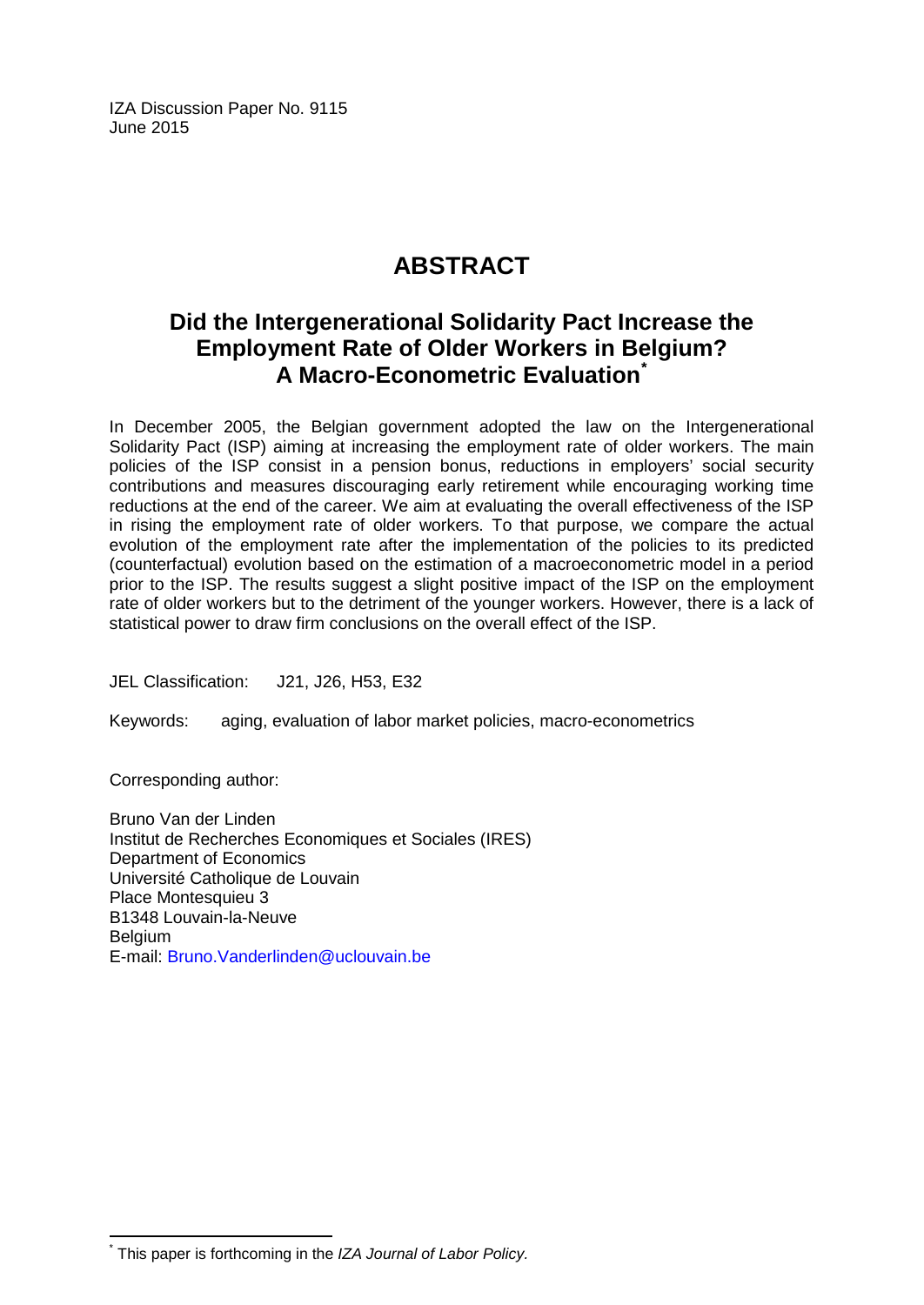### 1 Introduction

The challenge brought by the population aging on the welfare system of many countries in the world is a well-known fact. In this respect, Belgium is particularly exposed because of policies introduced between the 70's and the 90's fostering early exit from the labor market. According to OECD statistics for 2005, in Belgium, the employment rate of men and women aged 55 to 59 years old was respectively 55.4% and 31.8% while they were 67.2% and 48.6% on average in the EU15. In 2012, the situation has improved with an employment rate of 63.9% and 48.4% for elderly men and women in Belgium compared to 73.2% and 59.4% on average in the EU15 countries.

Under the impulse of the Lisbon strategy, Belgian policy-makers began to acknowledge the issue of population aging and adopted a package of active aging policies on December 2005, called the law on the Intergenerational Solidarity Pact (Pacte de Solidarité entre les  $G\acute{e}n\acute{e}rations$ , despite a strong opposition of labor unions. The objective of the Intergenerational Solidarity Pact (ISP) was to increase the employment rate of older workers. The main policies consist in a reduction in employers' social security contributions, several reforms intending to discourage access to early retirement, an easier access to working time reduction with (partial) wage compensation, and a pension bonus. In 2008, the reduction in employers' social security contributions represented on average 0.7% of total labor cost among workers aged 50 years old and over. The pension bonus amounted to 2 euros per day of full-time work while being at least 62 years old and up to the legal retirement age of 65 years old.<sup>1</sup>

The aim of our analysis is to evaluate the overall effect of the ISP on the official target of the program, namely the (headcount) employment rate of older workers by gender: did the ISP have any major impact on their employment rate compared to a non-ISP counterfactual? We also aim at evaluating whether the employment rate of a younger age group has been indirectly affected by the ISP through negative or positive spillover effects. The evaluation period ends in 2008q2 since, as of this moment, the effects of the ISP policies cannot be disentangled from the policies taken to counteract the effect of the financial and economic crisis.

This paper relies on a macro-econometric evaluation to assess the impact of the ISP policies taken as a whole. Although crucial for policy-making, an assessment of the macroeconomic impact of the ISP reform has never been rigorously conducted for Belgium, that is in searching for a causal link between the ISP and the increasing employment rate among older people from 2007 onwards. How can then citizens be ensured that public funds are spent wisely? Furthermore, most of the evaluation literature on labor market policies takes a micro-econometric approach, focusing on the evaluation of a specific program on its direct (and, at times, indirect) beneficiaries. The drawback of relying only on this approach is that it fails to capture possible general equilibrium impacts. And these impacts are likely to be further amplified if the program is part of a larger set of reforms, as it is the case with the ISP.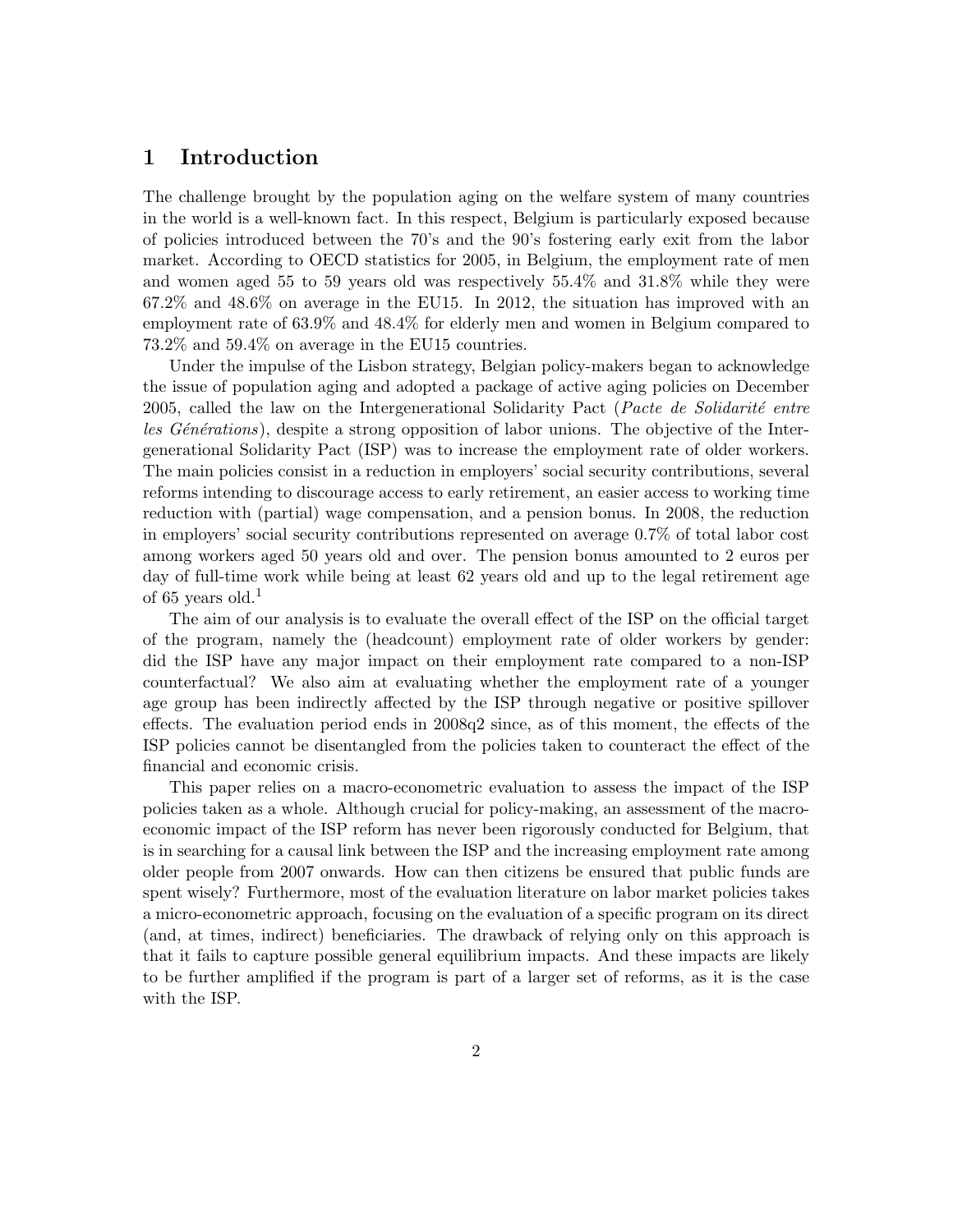Our evaluation method consists in comparing the actual quarterly evolution of the age and gender-specific employment rates over the period 2007 to mid-2008 to a counterfactual evolution. The latter should measure what would have happened in the absence of the ISP. It is constructed by first estimating a macro-econometric model explaining the quarterly age and gender-specific employment rates over the period 1997 (first year where the data are available) to 2007. Next, this estimated model is used to forecast the employment rate from 2007 onwards. A positive difference between the actual value of the employment rate and the predicted, counterfactual, value is then interpreted as a positive impact of the ISP.

A widely-used major determinant of the employment rate is the current and past levels of real GDP. For the forecasts, we assume that the observed level of GDP is the same whether the ISP is in place or not. As this assumption might be questioned, we check the robustness of our results by considering instead the GDP of the neighboring countries of Belgium. Some other determinants of headcount employment are found in the macroeconometric literature, namely the cost of labor, working hours and labor productivity [\(Bodart](#page-22-0) et al., [2009;](#page-22-0) [Mourre,](#page-24-0) [2006\)](#page-24-0). As the forecast has to generate a convincing counterfactual, we cannot consider the cost of labor nor working hours of the older workers in the model specification simply because the ISP is affecting these variables to an extent that can hardly be predicted without a structural model of wages and hours worked. Building such a model is clearly beyond the scope of this paper. Next, determinants of the employment rate other than the ISP could in principle have changed during that period. However, we have found no important shock other than the ISP that could have had a major influence on the employment rate of the older workers at that time. Our empirical analysis cannot reject the hypothesis that the ISP had no effect on the employment rate of the salaried workers aged 50 or more and occupied in the private sector.

A similar evaluation method was used by [Kopits](#page-24-1) [\(1978\)](#page-24-1) to assess the employment effect of a temporary wage subsidy in France (incentive bonus for job creation) for the period 1959-1975. The author estimates an employment equation by industry for the period before the subsidy was made available. Then, employment is predicted over two quarters and the difference between the actual values and the forecasts are used to evaluate the impact of the wage subsidy. More recently, [Dmitrijeva and Hazans](#page-22-1) [\(2007\)](#page-22-1), [Fahr and Sunde](#page-23-0) [\(2009\)](#page-23-0), [Hertweck and Sigrist](#page-23-1) [\(2013\)](#page-23-1) and [Klinger and Rothe](#page-24-2) [\(2012\)](#page-24-2) evaluate the macro effect of the Hartz I/II and III reforms in Germany on the efficiency of the matching process between job seekers and vacancies. To that purpose, they estimate a matching function on their entire period of observation and make the matching efficiency dependent on a constant term, a business cycle indicator (the IFO business expectations index), month fixed effects and a (treatment) dummy equal to 1 after the implementation of the Harz reforms. This treatment dummy is not made time dependent, thus allowing only for a single structural change of the outcome variable. Given the usual lags associated with the implementation of policies and the response of the various parties involved, labor market reforms are expected to have an impact only after some time has passed. This justifies time-varying treatment effects as we do in the present paper. Besides, our evaluation approach, which consists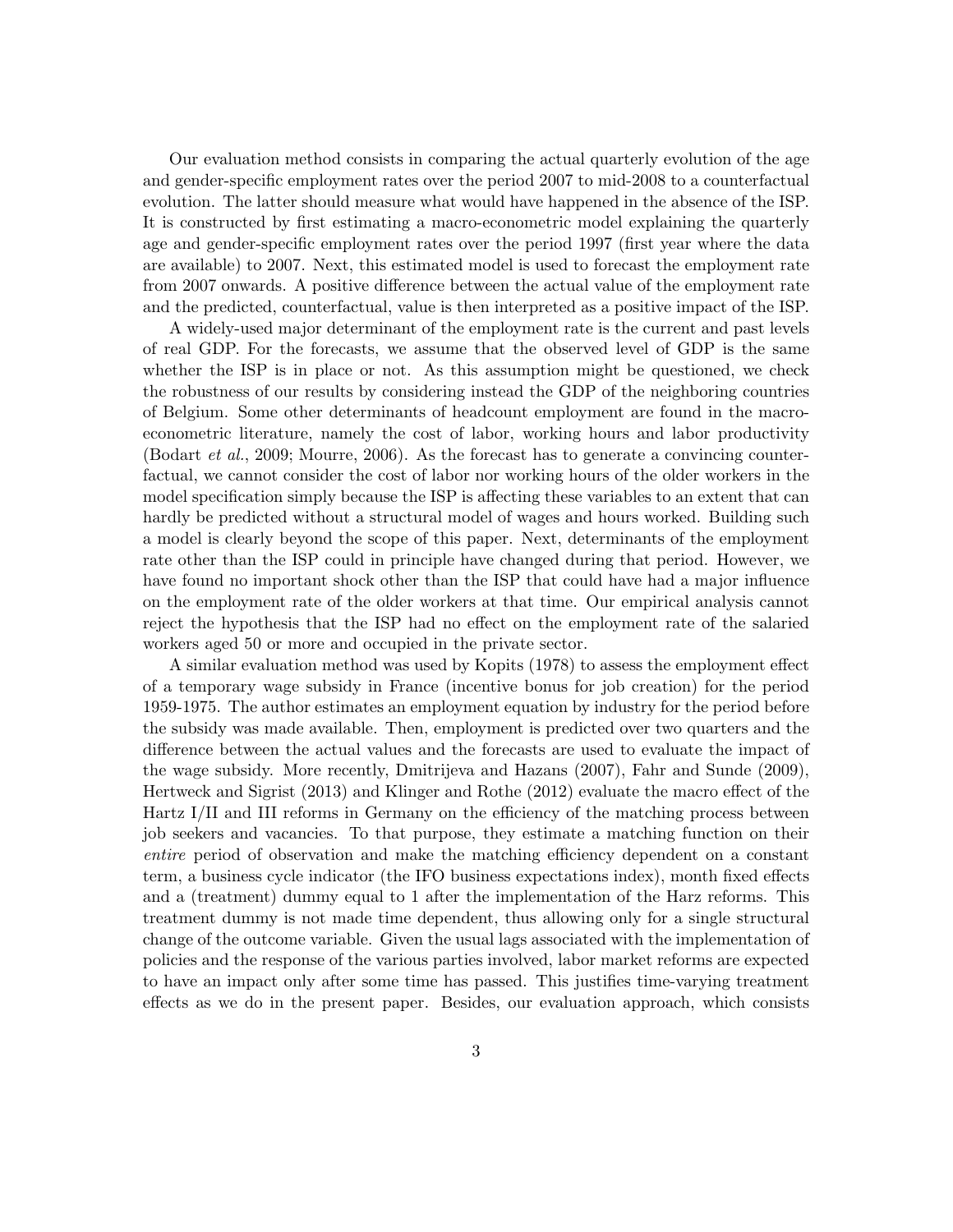in comparing actual outcomes to predicted ones, is less parametric and more flexible than estimating treatment effects within a regression model.

Another method that was commonly used in the 90's to evaluate macro impacts of labor market policies uses variations in program scale (spending or number of participants) over time and/or across regional units or countries [\(de Koning,](#page-22-2) [1993;](#page-22-2) [Lehmann,](#page-24-3) [1993;](#page-24-3) [Calmfors and Skedinger,](#page-22-3) [1995;](#page-22-3) [Hujer](#page-23-2) et al., [2002;](#page-23-2) [Jackman](#page-23-3) et al., [1990;](#page-23-3) [Layard](#page-24-4) et al., [1991;](#page-24-4) [OECD,](#page-24-5) [2011\)](#page-24-5). The fundamental issue of this evaluation approach is to convince that these variations are exogenous and, if they are not, to rely on credible instruments. For the evaluation of the ISP, this type of method cannot be envisaged in any case because of the high number of policies introduced by the ISP and data limitation.

To the best of our knowledge, for Belgium, there is only one paper, Bassilière *et al.* [\(2007\)](#page-22-4), that investigates the macro impact of one policy of the ISP which is the reduction in employers' social security contributions (henceforth, "RESSC") for older workers. Bassilière et al. [\(2007\)](#page-22-4) use *simulations* of a large annual macro-econometric model with and without the reduction and then compare the two scenarios. They find a positive impact on the employment of the older workers but a negative impact on the employment of younger workers with low wages. It goes without saying that these results strongly depend on the underlying assumptions of the simulated model. Turning to micro-econometric analyses, [Albanese and Cockx](#page-22-5) [\(2015\)](#page-22-5) evaluate RESSC introduced in 2002 and targeted at workers older than 58. They find positive but non significant effects on their employment rate. This effect is however more important and significant for workers employed in sectors with a high incidence of early retirement. [Lefevre and Orsini](#page-24-6) [\(2011\)](#page-24-6) and [L´opez-Novella](#page-24-7) [\(2012\)](#page-24-7) conclude that the pension bonus had, if any, a very limited effect on the employment rate of male old workers.

This paper proceeds by explaining, in section 2, the institutional setting, the main features of the ISP and its expected effects on the employment rate of older workers. Section 3 describes the data. In section 4, we explain the method used to evaluate the overall impact of the ISP on the age and gender-specific employment rates in Belgium. In section 5, the results are presented and interpreted. The final section concludes.

### 2 Institutional setting, the ISP law and its expected effects

This section is divided in two parts. The first one provides a brief description of the organization of the social security and pension systems in Belgium. The second one is devoted to the description of the main policies implemented through the ISP and to the discussion of their expected effects.

#### 2.1 Institutional background around the reform of the ISP

Belgium is a federal state that has decentralized some policies to regional authorities (Brussels, Flanders and Wallonia). The social security and pension systems are organized at the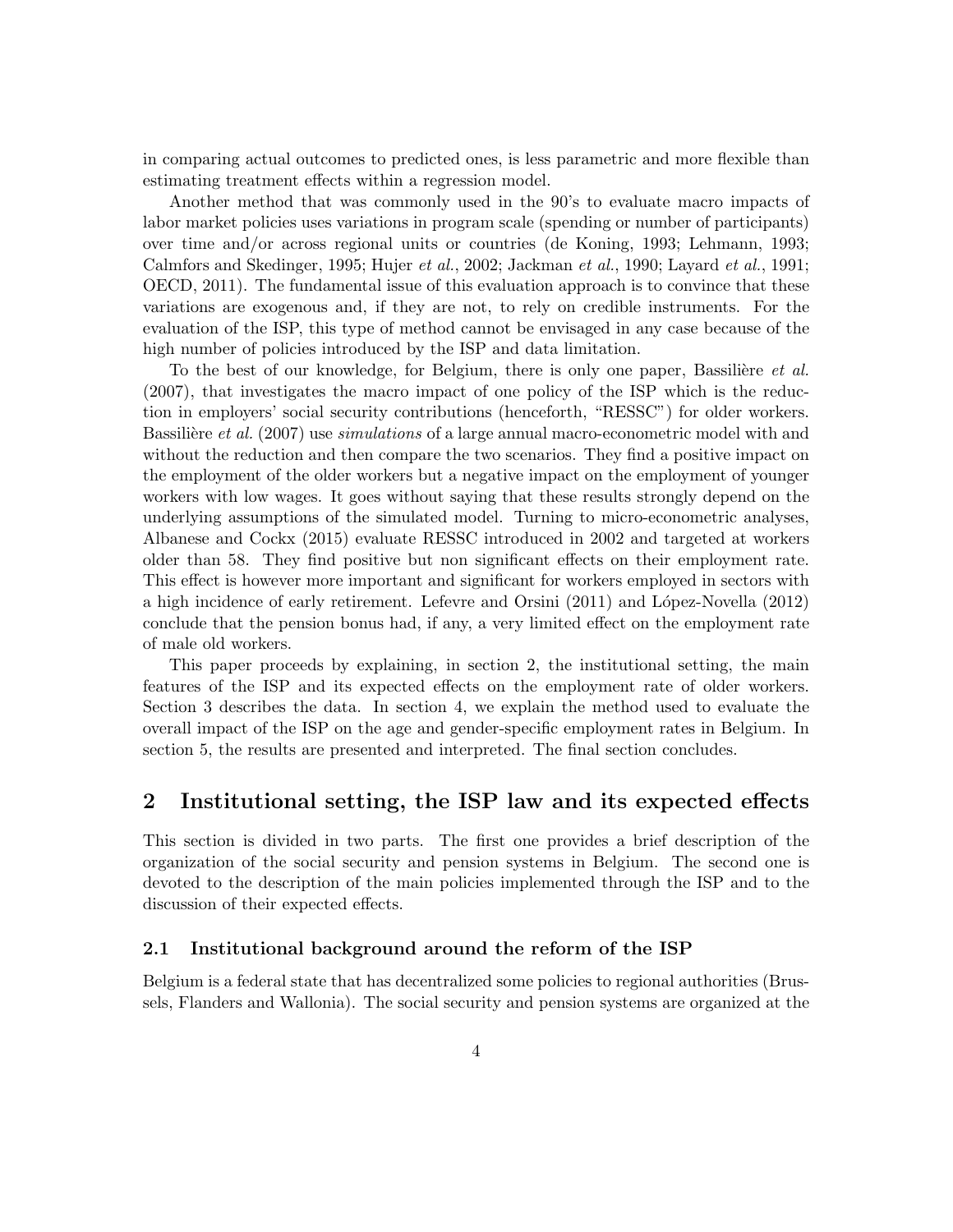federal level. The payment of unemployment benefits (UB) and the issuing of sanctions in the case of non-compliance with the rules are federal competencies organized by the National Office for Employment (ONEM). The regions, in turn, are responsible for the Public Employment Services which are in charge of counseling, job search assistance, intermediation services and training of unemployed and employed workers. The policies of the ISP were taken at the federal level.

Belgium has a pay-as-you-go public pension system. All employees and self-employed people pay compulsory contributions to the federal state funds for old age and invalidity pensions. The legal retirement age is 65 years old for men and was brought from 60 years old in 1996 to 65 years old in 2009 for women. In this setting, no minimum years of paid contributions is imposed. The basic state pension depends on the occupational status, the gross salary, the number of years worked and the family composition.

Anticipated retirement can be claimed up to 5 years before the normal retirement age with at least 35 years of paid contributions (including periods on unemployment or disability benefits). However, four other schemes allow an early withdrawal from the labor market in Belgium. Those mechanisms are described as they were before the introduction of the ISP in December 2005.

First, various schemes allowing older workers to withdraw earlier from the labor market coexist. The most important one, the collectively agreed (or "conventional") earlyretirement regime, entitles old workers who loose their jobs to UB with an additional allowance paid by the previous employer. The requirement is a minimum age of 58 with at least 25 years of career. People that benefit from this early retirement scheme are exempted from job search and pension cover is continued during that period. The employer has to replace the early retired for a period of at least three years, although exemptions to this obligation are awarded in 57% of the cases [\(OECD,](#page-24-8) 2003, p. 75). However, several exceptions to the age requirement exist. For instance, the age threshold can be set to 56 for night work, and between 50 and 55 for firms in financial difficulties or in restructuring. Specific eligibility conditions can also be defined at the sectoral level by collective agreements. There is also an "unofficial early retirement scheme". As in the collectively agreed pre-retirement regime, the employer who lays off a worker under this scheme pays a supplement to UB. This scheme is however more flexible for the employer since there are no specific requirements to fulfill apart from the fact that the worker is at least 45 years old. The conditions of the early retirement (such as the minimal notice period, the amount and duration of the lump-side payment) are defined by a private agreement between the employer and the worker.

The second scheme is known as the regime of old aged unemployed exempted from job search (chômeur âgé non demandeur d'emploi). Older unemployed workers can be exempted from searching a job and being available on the labor market. To benefit from these advantages, the unemployed must be either aged between 50 and 57 years old, unemployed for more than one year and reported with a very long career (at least 38 years), or aged at least 58 years old. These workers continue to be eligible for UB and receive in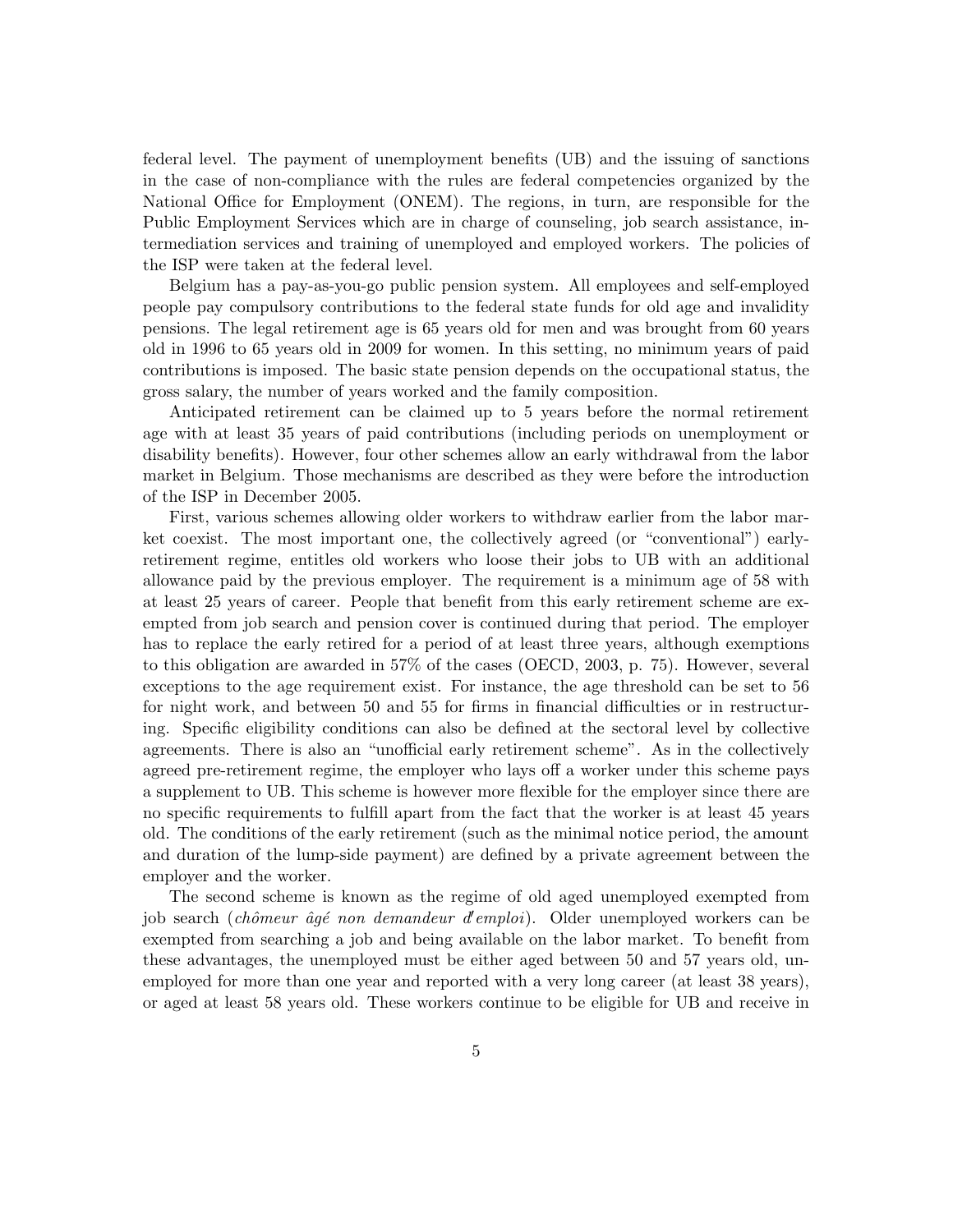addition a benefit supplement.

The third scheme is the full-time time-credit (*crédit temps à temps plein*). People of all ages can interrupt their career for a period of one year if they have worked for the same employer for at least 12 months out of the 15 last months. The period of full-time time-credit can be extended up to 5 years by means of collective agreements at the sectoral level. People on full-time time-credit receive a lump-sum allowance from the National Office for Employment to compensate partially the loss of salary. Workers at the end of their career can then use this scheme right before being eligible for other routes toward early withdrawal. It should be mentioned that a specific scheme, the part-time time-credit, allows workers above the age of 50 and with 5 years full-time within the same firm, to reduce working time either by 20% or by 50% until the age of statutory retirement. The resulting loss of salary is partially offset by a lump-sum (generous) allowance from the National Office for Employment.

Disability benefits constitute the last scheme leading to early withdrawal. It requires that the workers are not able to work.

#### 2.2 The Intergenerational Solidarity Pact

Belgium has not waited for the introduction of the Intergenerational Solidarity Pact (ISP) to try to expand the employment rate of the older workers.<sup>2</sup> However, the ISP marks a turning point through the number of policies taken on various aspects of older workers' employability.

This sub-section presents the main new policies included in the ISP and the major changes brought to existing policies. Only policies introduced over our evaluation period (2007 to mid-2008) are considered. It begins by describing the policies and then looks at the magnitude of the policies in terms of number of participants and expenditure. The age of eligibility varies across policies. Most of time they target people aged 50 years old and over, and sometimes people aged 45 and over. This sub-section also discussed likely effects of those policies.

#### 2.2.1 Description

The four main policies consist in a pension bonus, RESSC, more restrictive access to the early retirement scheme and less restrictive access to part-time time-credit.

The pension bonus was introduced in January 2007, so about one year after the adoption of the ISP law. All workers and self-employed aged at least 62 years old or with at least 44 years of paid contributions received a bonus, for pensions starting from January 2007 and before 2013. The bonus corresponded to 2 euros for each day worked in a full time position, limited to 624 euros for each full year of work.

In April 2007, within the framework of the ISP, the government introduced a specific RESSC for workers aged between 50 and 56 years old earning 12,000 euros (gross) or less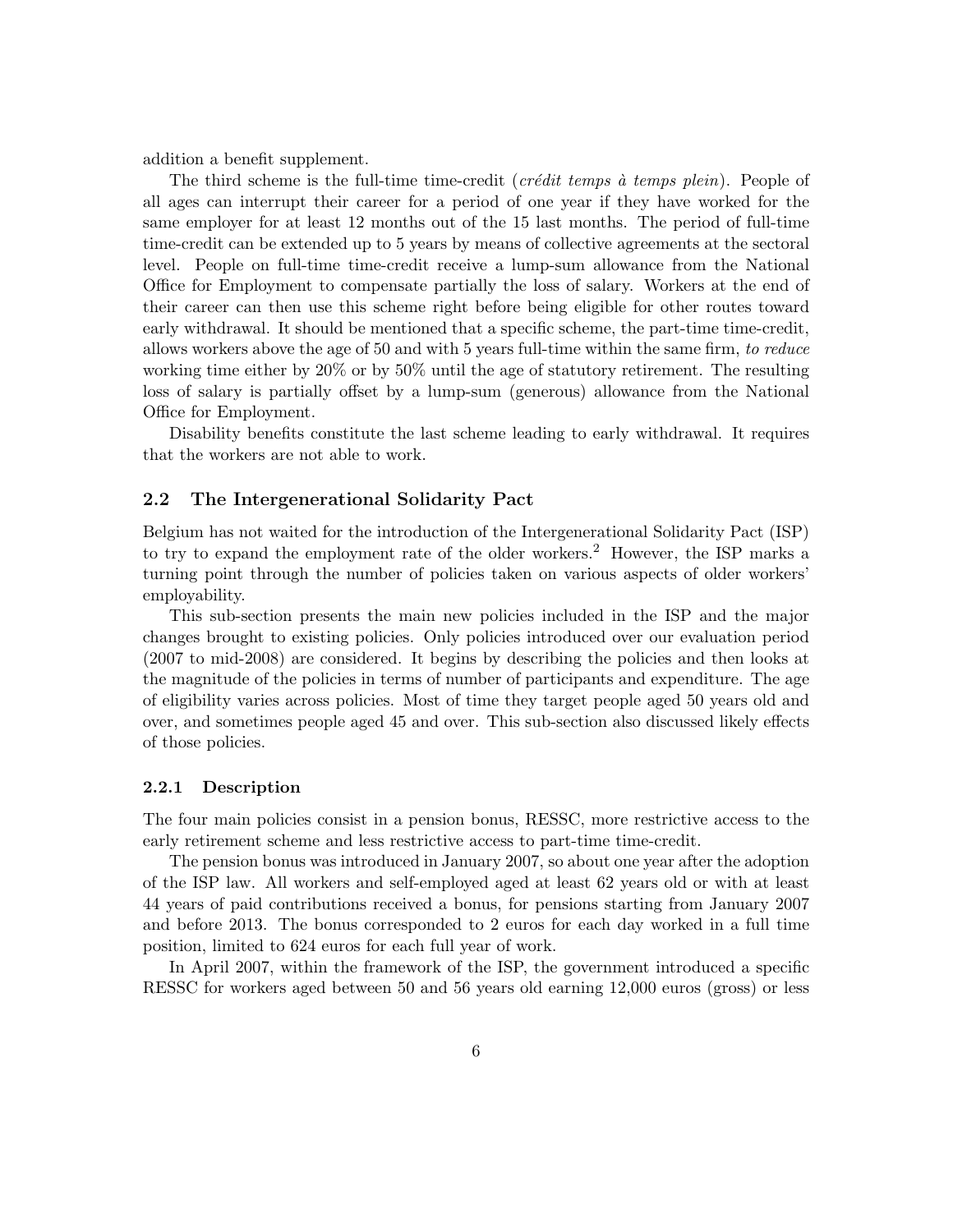per quarter. The quarterly reduction amounts to 50 euros per quarter for a worker aged 50 years old and increased by 50 euros every year until the age 56. The reduction is permanent and concerns both the new hires and the incumbent workers. For workers aged at least 58 (respectively, 57), employers' social security contributions were already reduced by 400 euros per quarter since April 2002 (respectively, January 2004). With the ISP, the government reinforced the RESSC for workers aged 57 with a further reduction of 50 euros per year worked from 57 years old onwards. The maximum quarterly RESSC is reached at the age of 65 years and amounts to 800 euros. RESSC targeted at workers aged 50 or more represented 0.6% of the total wage cost of these workers in 2007 and 0.7% in 2008.

Since the ISP, the government has also tried to discourage access to early retirement in three ways. First, at the beginning of 2008, the age requirement of the collectively agreed pre-retirement regime increased from 58 to 60, and the required years of career increased from 25 to 30 (26) for men (women). The age threshold remained at 58 for particularly long careers or in the case of heavy work providing the worker has at least 35 years of career. Second, the government decided to make the unofficial early retirement scheme less attractive. Since April 2006, the allowance paid to the unemployed worker by the previous employer has been made subject to social security contributions. Thirdly, since January 2007, the employer's allowance under both the official and unofficial pre-retirement regime has to be paid to the old worker even if she finds a job in another firm.<sup>3</sup> In case of refusal of the former employer, financial penalties are applied. At the same time, the government made the possibility of gradually reducing working time more appealing for the workers aged 50 or more. Since June 2007, the eligibility condition for the part-time time-credit changed to 3, instead of 5, years of seniority with the current employer.

On top of these four main policies, early-retired workers laid-off by restructuring firms have to remain available for work since April 2006. As of January 2008, the ISP constrained an increasing number of early-retired workers to stay available for the labor market until the age of 58. However, on average in 2008, only 1% of the early-retirees were available for work. Some policies of the ISP were also introduced to promote the adaptation of the workplace to older workers but they were not widely used.

#### 2.2.2 Participants and expenditure

This subsection describes and comments the data gathered on the number of participants and program expenditure for a number of policies targeted at older workers in Belgium during the period 2002-2008. Although the ISP law was adopted in December 2005, the graphs are for the period 2002-2008 to be able to see the changes the ISP brought to already existing policies. Figure [1](#page-26-0) shows the evolution of real expenses and participants in the collectively agreed early retirement scheme. Both curves are on the rise during the post-2005 period. Since there is no obligation for the worker to report the supplement to the UB under the unofficial early retirement scheme, no figure on the use of this scheme is available. As the ISP reforms affect more substantially this unofficial scheme than the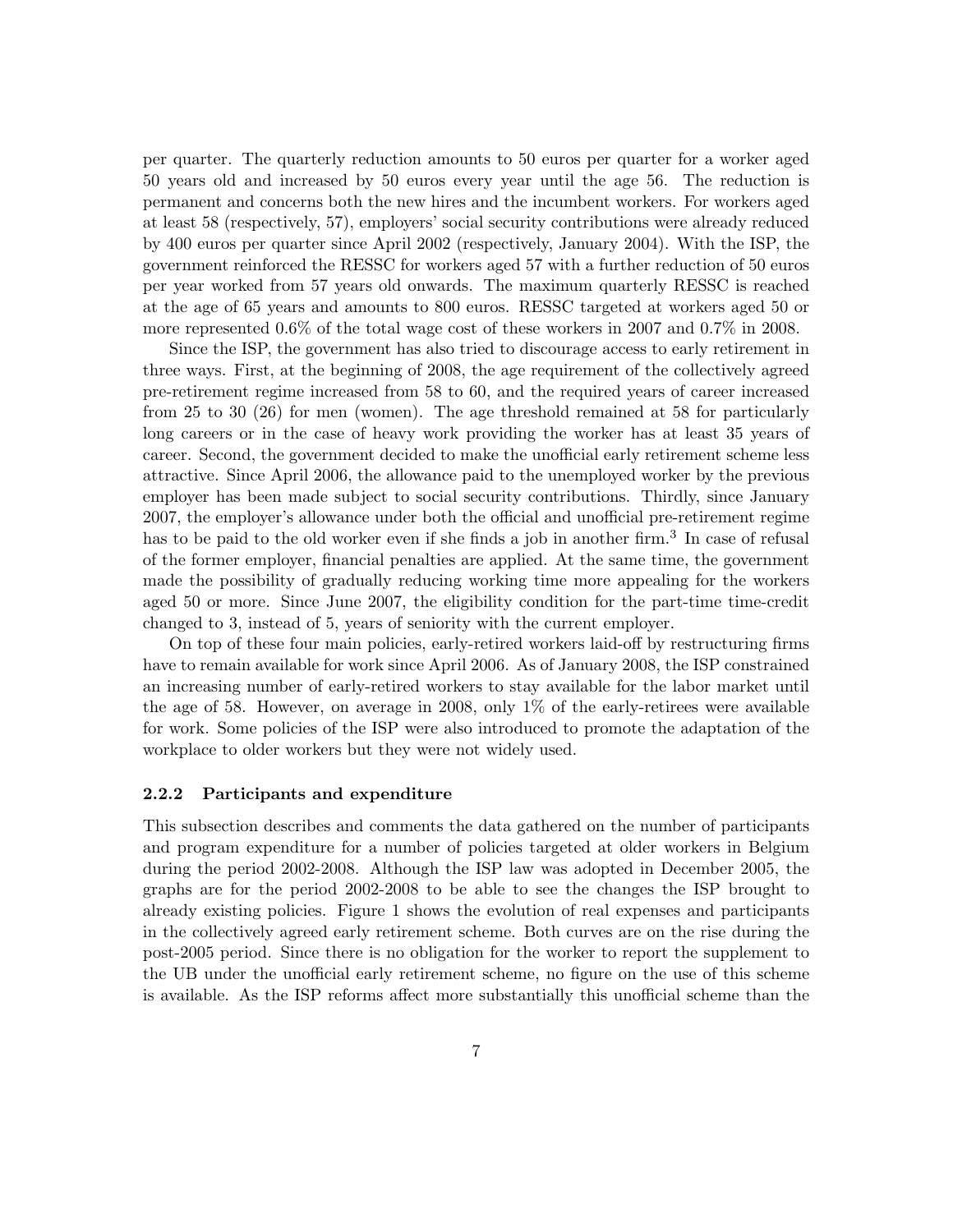collectively agreed one, the post-2005 evolution on Figure [1](#page-26-0) could capture a substitution between the two schemes.

#### [Figure [1](#page-26-0) about here.]

Figure [2](#page-27-0) shows the annual number of participants aged 50 or more by measure. It reveals an increase in the number of participants benefiting from RESSC between 2003 and 2004. Most of this rise is however spurious since there are no data on the number of beneficiaries of RESSC for the period  $2002-2003$ .<sup>4</sup> The strongest increase in the number of participants is registered between 2006 and 2007. It is mainly due to the extension of the RESSC to people aged 50 or more within the framework of the ISP. In the year following the adoption of the ISP law, the policies with the largest number of participants are the RESSC for workers aged 50-56 (198,326 recipients in 2007) and the part-time time-credit (59,741 mean payments per months in 2007).

#### [Figure [2](#page-27-0) about here.]

Figure [3](#page-28-0) gives the yearly public expenditure in constant euros (base year 2010) for the main policies targeted at older workers in Belgium during the period 2002-2008. The real expenditure went from 42 million euros in 2002 to 744 million in 2008. There is a rise in the expenditure between 2003 and 2004, which is spurious for the same reason as for the participants (cf. above). A sharp increase appears between 2006 and 2007 with the RESSC for workers aged 50-56 decided within the framework of the ISP.

#### [Figure [3](#page-28-0) about here.]

In 2007, following the implementation of the ISP, a fundamental change was seen in the public investment for older workers, especially through the RESSC for workers aged 50-56. There is indeed a sharp rise in the number of participants and an increase in the spending at that time.

#### <span id="page-9-0"></span>2.2.3 Expected effects

What are the mechanisms through which the policies of the ISP should have an impact on the employment rate of older workers? We look at potential effects in the short run. The adoption of the reform was for long uncertain because of a strong opposition of labor unions. So, economic agents could not easily anticipate the measures actually decided.

The first policy consists in a pension bonus received by people continuing to work after the age of 62. This provides an incentive to stay active before that age. From 62 onwards, the expected positive effect is to increase the opportunity cost of early retirement and induce people to work longer [\(Maes,](#page-24-9) [2008\)](#page-24-9). However, there is also an income effect working in the other direction: the bonus increases the expected income from early retirement and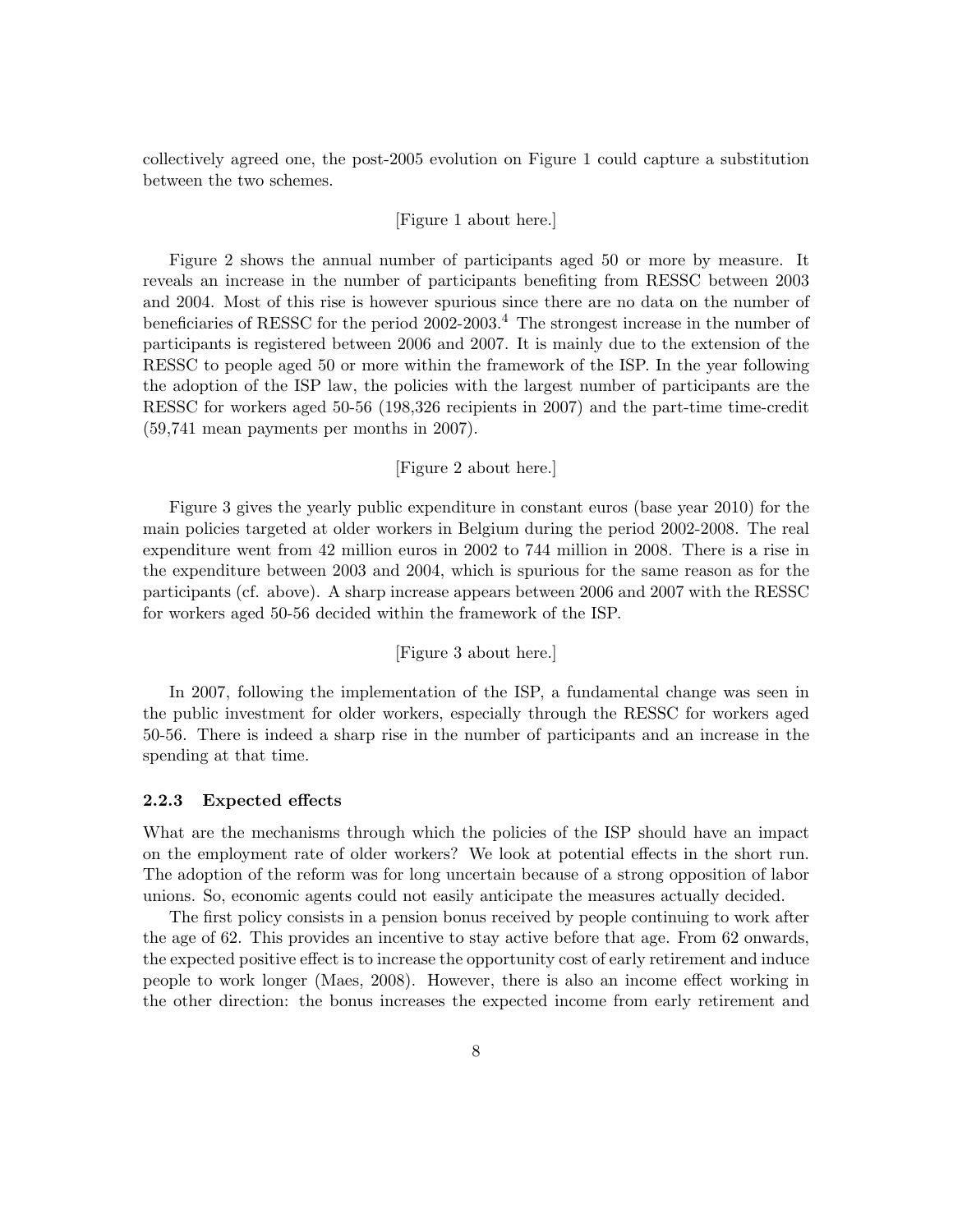may push some people to retire earlier [\(Maes,](#page-24-9) [2008;](#page-24-9) [Lefevre and Orsini,](#page-24-6) [2011\)](#page-24-6). At the micro-level, both the difference-in-differences method used by López-Novella [\(2012\)](#page-24-7) and the structural modeling approach of [Lefevre and Orsini](#page-24-6) [\(2011\)](#page-24-6) conclude that the net effect of the pension bonus is very small.

The second policy involves RESSC targeted to older workers. Belgium is a unionized economy with an estimated union coverage in the private sector of 96% (Source: ICTWSS data base). Under wage bargaining, linear tax cuts and RESSC have a favorable impact on the employment rate if the flow value in unemployment (unemployment benefits plus the value of time) is not indexed on the bargained wage [\(Pissarides,](#page-25-0) 1998). A lump-sum RESSC increases the total surplus (or value) of a job. Under Nash bargaining, the reduction is shared between workers and firms, and the part accruing to the employers induces a rise in labor demand. In the Belgian context, in particular for older workers, such an effect may be less obvious and here are some reasons why.

Over the period 1998-2006 in Belgium, [Cataldi](#page-22-6) et al. [\(2012\)](#page-22-6) and [Vandenberghe](#page-25-1) et al. [\(2013\)](#page-25-1) provide evidence that a rise in the share of occupied workers aged at least 50 reduces the log of firm's average value added per worker more than the log of its average labor cost per worker. So, the productivity-labor cost gap is significantly and negatively affected by the share of old workers in the firm. Unless an agreement can be found through early retirement schemes, employers are reluctant to fire these workers because of the threat of a labor dispute with the (relatively powerful) Belgian unions.<sup>5</sup> In this context, the introduction of RESSC lowers the productivity-labor cost gap. Whether the limited reduction introduced by the ISP does more than compensate this gap is an empirical question. If it does, this reduction provides an incentive to keep old workers longer in the firm (potentially inducing a substitution effect detrimental to the employment level of younger workers).

Thirdly, we consider the potential impact of the package of reforms affecting early retirement, namely making early retirement more costly to employers (in particular in the unofficial scheme), increasing the earliest age at which early retirement can begin, and raising the minimal required career length. Since, as argued above, employers would like to reduce their old workforce but can hardly do so without the early retirement schemes, the above-mentioned combination of changes could give employers an incentive to keep part of this workforce longer. However, these changes can be seen as a piecemeal reform since the ISP did not modify simultaneously the multiple pathways to retirement. Neither disability insurance (DI) nor the anticipated retirement were reformed. [Jousten](#page-23-4) *et al.* [\(2013\)](#page-23-4) provides descriptive evidence that the share of women aged 55-64 on DI increased after 2007. For both genders, the take-up rate of anticipated retirement increased as well. In sum, this package of reforms affecting early retirement can contribute to an improvement in the employment rate and/or it induces substitutions among the different pathways to retirement. To illustrate these spillovers effects, consider a reform in Austria that increased the age at which anticipated retirement can be claimed. [Staubli and Zweim¨uller](#page-25-2) [\(2013\)](#page-25-2) show that this reform had a positive but moderate causal effect on the employment rate,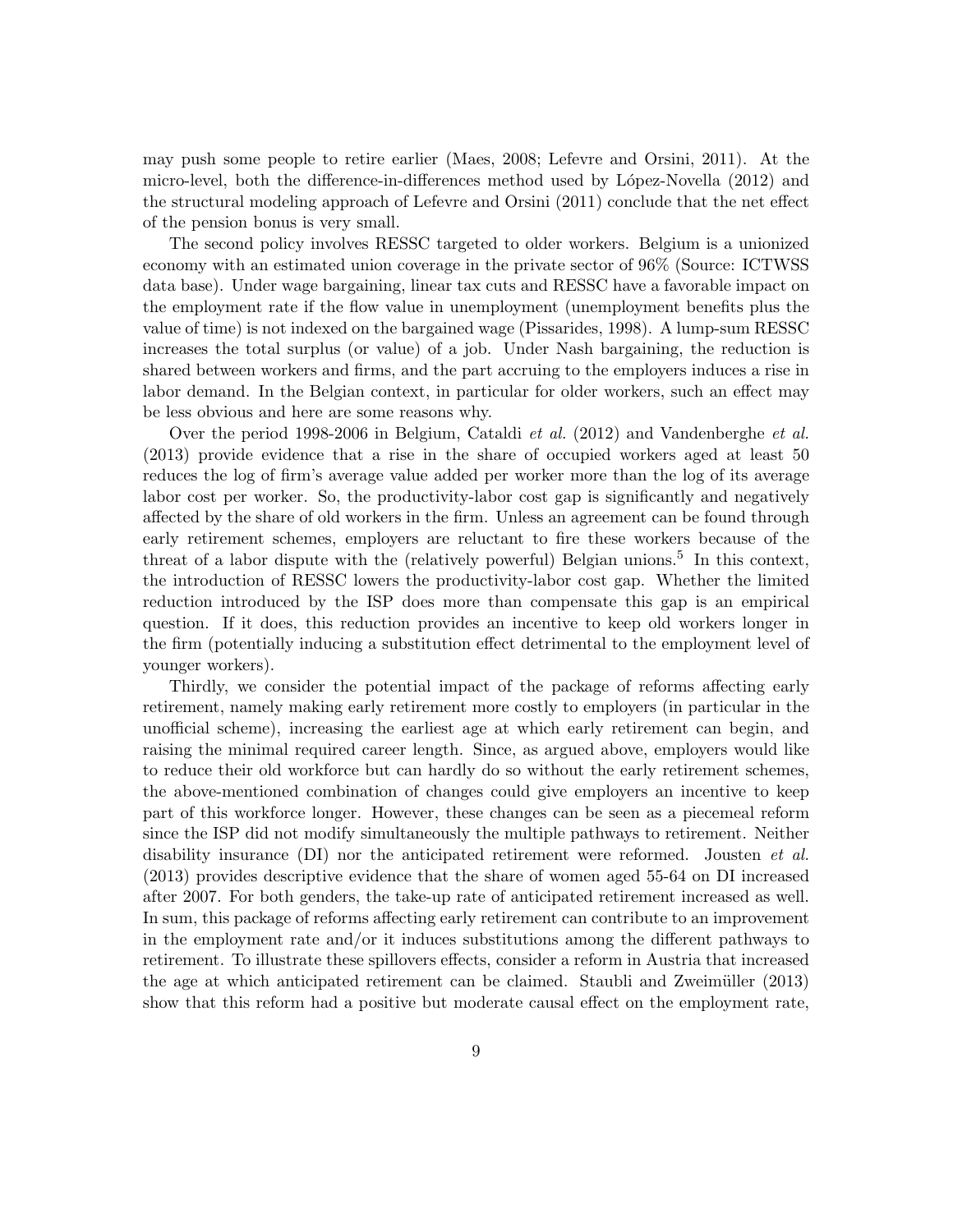a substantial positive one in the unemployment rate and a small positive effect on the percentage of people on disability benefits.

Regarding the fourth policy, allowing a reduction of working time at the end of the career and compensating (partly) the worker for the wage loss are believed to increase the employment rate of older people. Working hours are indeed not completely flexible and people cannot always reduce their working time as they would like [\(Gustman and](#page-23-5) [Steinmeier,](#page-23-5) [1983;](#page-23-5) [Kahn and Lang,](#page-23-6) [1995;](#page-23-6) [Stewart and Swaffield,](#page-25-3) [1997;](#page-25-3) [Euwals,](#page-23-7) [2001;](#page-23-7) [Bryan,](#page-22-7) [2007;](#page-22-7) [Gielen,](#page-23-8) [2009\)](#page-23-8). In particular, [Decicca](#page-22-8) [\(2007\)](#page-22-8) conclude for the US that the "amount by which being hours constrained is estimated to raise retirement probabilities is nearly as large as the effect of being in relatively poor health" (p. 251). A reduction of working time when getting older could also have a beneficial effect on health and hence could prolong the attachment to the labor market. However, if participation to this scheme is preparing a complete withdrawal from the labor market (as suggested by Looy *[et al.](#page-24-10)*, 2014, for a Belgian region), this effect could be short-lived. On the demand side, the policy could have positive (improved employee satisfaction) as well as negative (signal of a reduced availability to work, organizational difficulties) effects on employment [\(Devisscher](#page-22-9) [and Sanders,](#page-22-9) [2007\)](#page-22-9). Induced effects on the labor supply of other age groups cannot be excluded. For instance, in countries like Belgium, [Spiess and Schneider](#page-25-4) [\(2003\)](#page-25-4) find an association between care-giving and reductions in work hours among women aged 45-59. Care-giving by grandparents could have an induced effect of the labor supply of their children (on this possibility see also [Gielen,](#page-23-8) 2009). All in all, the international evidence about the causal impact of subsidized part-time schemes on the employment rate of old workers remains mixed, with negative effects in Austria (Graf *[et al.](#page-23-9)*, [2011\)](#page-23-9) and Portugal [\(Machado and Portela,](#page-24-11) [2012\)](#page-24-11) but positive ones in Germany [\(Huber](#page-23-10) et al., [2013\)](#page-23-10).

At last, the ISP as a whole could have triggered a change in the perception of older workers on the labor market, which could potentially have a positive impact on both the demand and supply sides of the labor market. However, in view of the foregoing, the effect of the ISP on the employment rate of older workers are expected to be positive but small.

## 3 Data and sample

The outcome variable of our evaluation analysis is a national indicator of the quarterly salaried employment rate by gender and age group in the private sector. This indicator is built using administrative data on national salaried employment and on the population by gender and age group.

The quarterly number of private sector salaried employees by gender and age group is obtained from the National Social Security Office (ONSS) and is available since the first quarter of 1997 (1997q1). The analysis is restricted to the private sector for two reasons. First, the private employment is more reactive to fluctuations in the economic activity than the public employment. Second, the private sector, as opposed to the public sector, is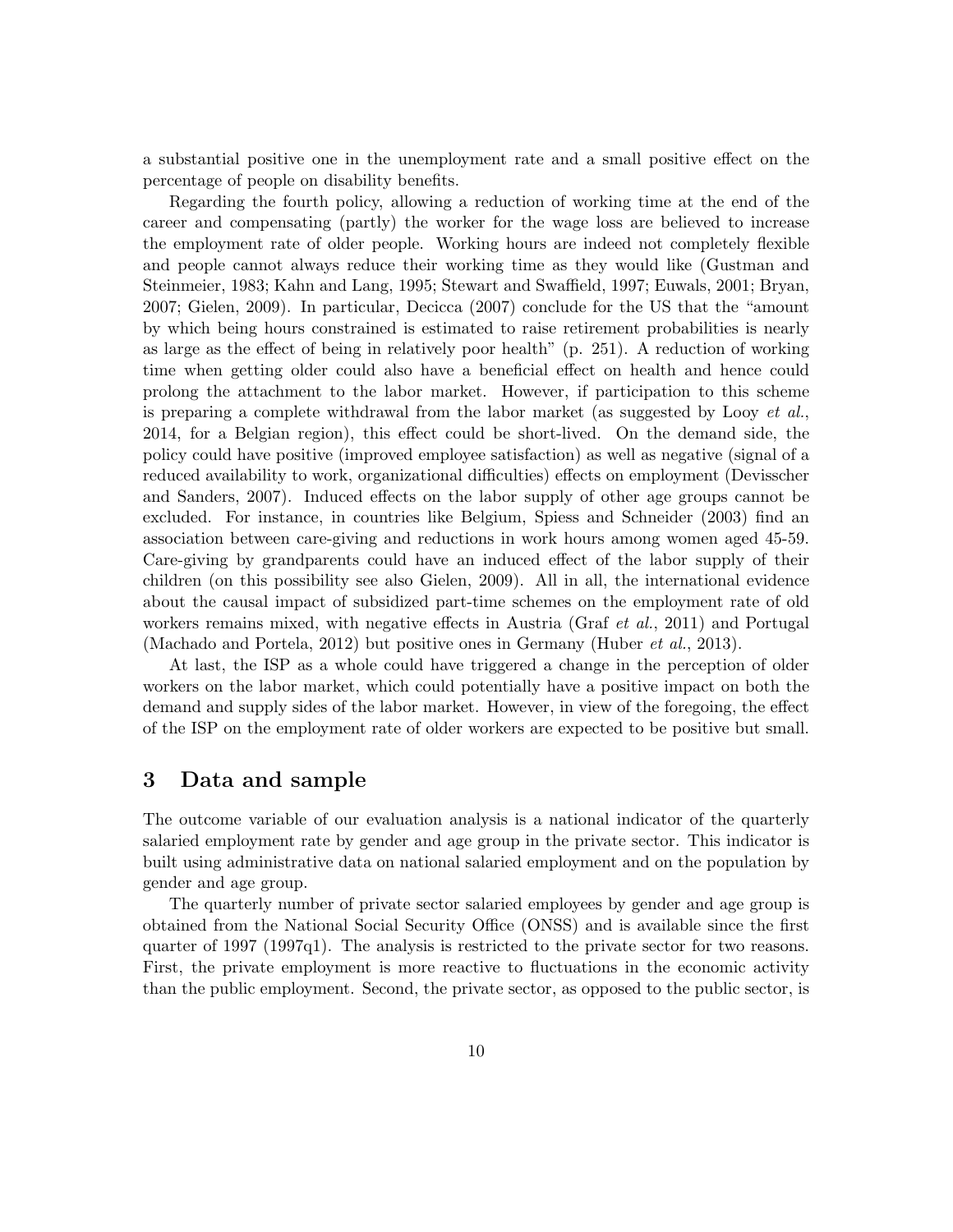targeted by all policies of the ISP. The salaried private employment is available in fourteen age groups.<sup>6</sup> The data are adjusted for seasonality<sup>7</sup> and corrected for a change in the classification that took place in 2003q1.<sup>8</sup>

The quarterly employment rate is obtained by dividing the quarterly salaried private employment of a particular gender and age group by the population of that same gender and age group of the corresponding year.<sup>9</sup>

The target of the ISP is the employment rate of older workers defined, in this paper, as people aged between 50 and 59 years old. Employed people aged 60 years old and over are not taken into account because the main hypothesis of the methodology used in this paper, responsiveness of the employment rate to fluctuation in economic activity, does not hold for them. People aged 45 to 49 years old are also left apart because they are not concerned by all policies of the ISP. A younger age group, formed by people aged 35-44 years old, is taken into account to investigate possible substitution or complementarity effects of the ISP. The private salaried employment rate by gender for the age group 50-59 years old is depicted in figure [4.](#page-29-0) A slightly stronger rise in the employment rate of older workers appears in the years following the ISP for men. For older women, the overall evolution of the employment rate is dominated by an upward trend.

#### [Figure [4](#page-29-0) about here.]

In this paper, the employment rate is explained by an indicator of the economic activity. The obvious candidate is the gross domestic product (GDP) measured by the seasonally adjusted Belgian quarterly real GDP from the National Bank of Belgium.

As already mentioned in the introduction, the sample is restricted to the period spanning from 1997q1 to 2008q2. The analysis stops at the beginning of the financial and economic crisis of 2008 because anti-crisis employment policies were taken by the government at that time. Thus after 2008q2, the effects of the policies of the ISP cannot be disentangled from those taken to counteract the effect of the crisis. Figure [5](#page-29-1) shows the evolution of Belgian GDP for the period 1996q1-2008q2. Belgium underwent two economic slowdowns, the first at the end of 2001 and the second at the end of 2002. Then, since 2003, the Belgian GDP grew steadily.

[Figure [5](#page-29-1) about here.]

### 4 The evaluation method

This section is divided in two parts. The first describes the evaluation method which is based on a counterfactual analysis. The second presents the macro-economeric regression model and discusses the potential simultaneity issue related to the model specification.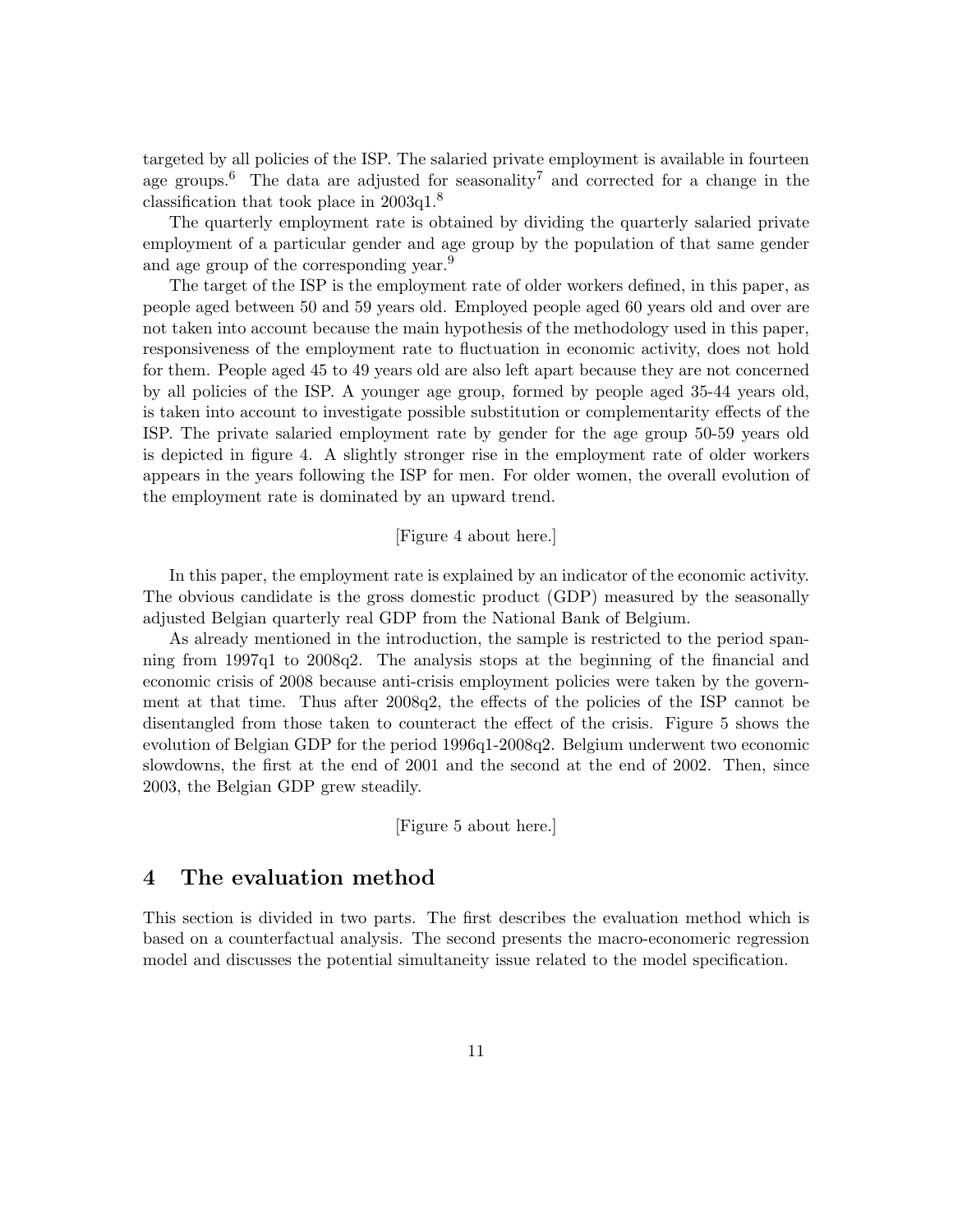#### 4.1 The evaluation strategy in a nutshell

The primary purpose of the paper is to measure the overall effectiveness of the ISP in raising the employment rate of workers aged 50-59 years old. To that purpose, we need to prove that without the ISP, i.e. in the counterfactual situation, the employment rate of these workers would have been smaller. In the present context, neither a control experiment nor a quasi-experimental design are available, because the reforms apply to all workers aged 50 years or more. In the absence of control groups against which the impact of the ISP could be measured, we rely on an alternative strategy to recover the counterfactual scenario. Our method consists in comparing the actual evolution of the (gender and age specific) employment rate from the second quarter of 2007 to mid-2008 to a counterfactual evolution. The latter is the predicted evolution of the employment rate, based on a macroeconometric model estimated over the period going from the first quarter of 1997 to the first quarter of 2007. The model explains quarterly variations in the employment rate by current and past levels of the real Belgian GDP, taking into account past dynamics of the dependent variable itself. As the forecast has to generate a convincing counterfactual, we cannot consider the cost of labor nor working hours of the older workers in the specification of the model simply because the ISP is affecting these variables (see the discussion of this point in the introduction).

The estimation period ends in 2007q1 from which the evaluation period takes over. As illustrated by figures [2](#page-27-0) and [3,](#page-28-0) the strongest increase in the number of participants and expenditure is registered between 2006 and 2007, under the impulse of the RESSC for workers aged 50-56 years in April 2007. As a robustness check, we make the evaluation period start earlier in 2006q2 which corresponds to the introduction of the first policy of the ISP.

#### 4.2 The macro-econometric model

As it is well known, most macro-economic variables are non-stationary series. According to the Augmented Dickey-Fuller (ADF) unit root tests, both the employment rate and GDP are integrated of order one in our data.<sup>10</sup>

Regressions based on variables integrated of order one are spurious unless they involve cointegrated variables. Could it be the case that there exists a long term equilibrium relationship between the employment rate and GDP? Due to the relative short time span of our data, a long term relationship between GDP and the employment rate in Belgium, if it exists, may be hard to identify. Being in the bivariate (two variables) case, the [Engle](#page-23-11) [and Granger](#page-23-11) [\(1987\)](#page-23-11) test for cointegration is first used. Then as the [Engle and Granger](#page-23-11) [\(1987\)](#page-23-11) test has some important defects,<sup>11</sup> the robustness of the results is checked using the [Johansen](#page-23-12) [\(1988\)](#page-23-12) cointegration test. The [Engle and Granger](#page-23-11) [\(1987\)](#page-23-11) and the [Johansen](#page-23-12) [\(1988\)](#page-23-12) tests differ concerning men aged 35-44 years old. The [Engle and Granger](#page-23-11) [\(1987\)](#page-23-11) test finds cointegration while the [Johansen](#page-23-12) [\(1988\)](#page-23-12) test does not. For all other age groups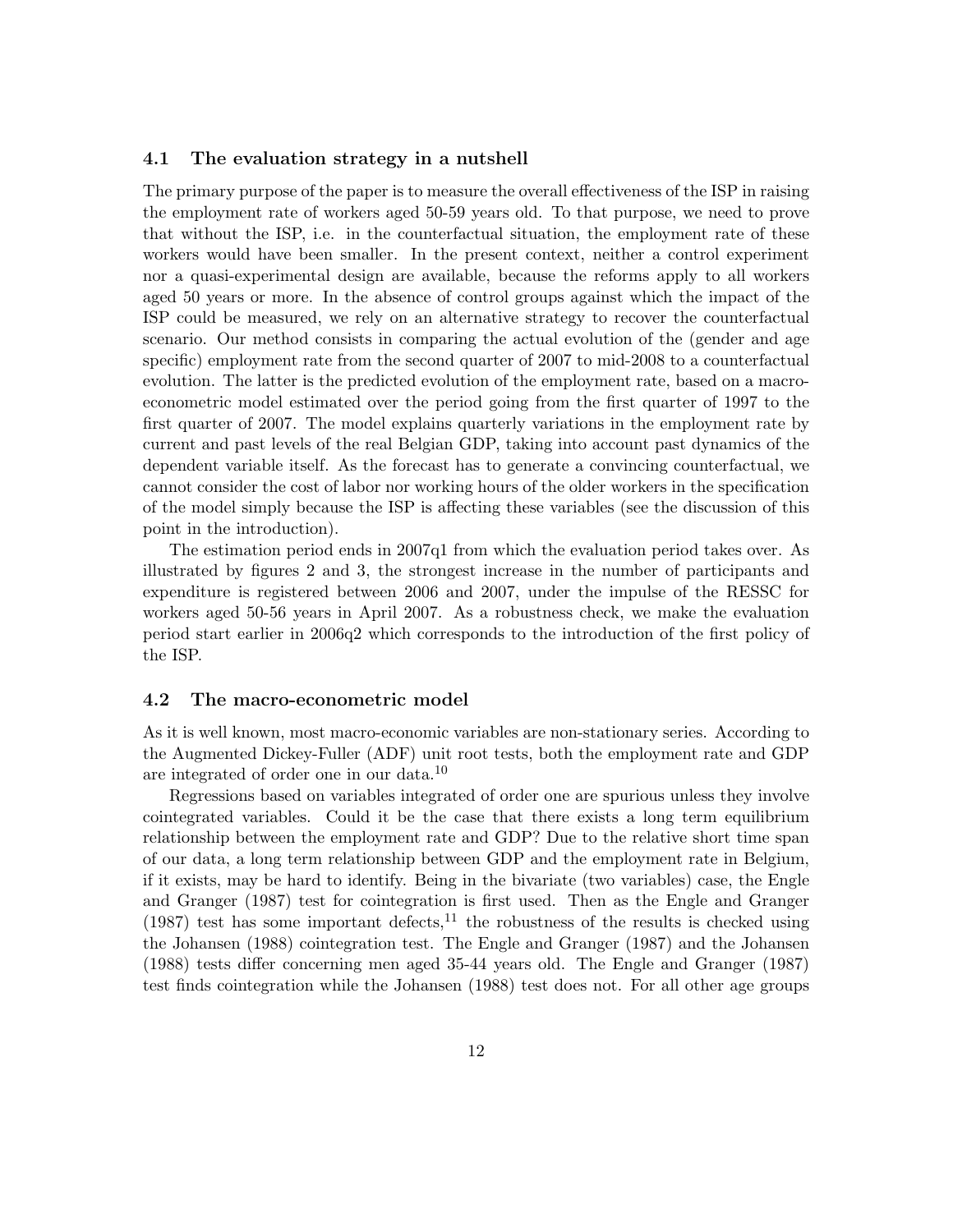and gender, no cointegration is found between the employment rate and GDP. On the basis of those results, we make the assumption that there is no cointegration between the employment rate and GDP.<sup>12</sup> These results confirm those of [Bodart](#page-22-0) *et al.* [\(2009\)](#page-22-0) who estimate an aggregate employment equation for Belgium for the period 1980-2002. They do not find either a cointegration relationship between employment, GDP and the labor cost.

As no cointegration relationship was found between the employment rate and GDP, the model is estimated in first difference. The analysis is based on an autoregressive distributed lag model with the first difference of the employment rate as dependent variable and the growth rate of GDP as the explanatory variable. We allow past levels of GDP to influence current variations in the employment rate since the latter variable does not adjust immediately to changes in the economic activity. The model selection is automated using Autometrics ('Automatic general-to-specific selection', see [Doornik,](#page-22-10) 2009) on a general unrestricted model with four lags in the first difference of the employment rate and GDP growth rate:

<span id="page-14-0"></span>
$$
\Delta ER_{g,a,t} = \alpha_0 + \alpha_1 t + \sum_{i=1}^4 \phi_i \Delta ER_{g,a,t-i} + \sum_{i=0}^4 \gamma_i \Delta \log[\text{GDP}]_{t-i} + \Delta \epsilon_t
$$
 (1)

In equation [\(1\)](#page-14-0),  $\Delta \text{emp}_{a,a,t}$  stands for the first difference in the employment rate (ER) where the subscripts g corresponds to gender, a to age and t to time.  $\Delta \text{log}[\text{GDP}]_t$  is the growth rate of real GDP at time t. For women aged 50-59 and 35-44 years old, a linear trend is added to the regression as the first difference of the employment rate has a trend. We expect the coefficients of the growth rate of real GDP in equation [\(1\)](#page-14-0) to be positive if the employment rate is to increase when GDP grows.

Given that we allow the employment rate at time t to depend on the GDP growth rate at time t, it raises a potential simultaneity issue: GDP determines the employment rate but the employment rate might also influence GDP. And this reverse causality may be induced by the ISP itself if it is effective in raising the employment rate of older workers. If there is no autocorrelation in the error terms of the models, a simultaneity bias may arise only when the best specification includes the contemporaneous value of GDP growth rate and not when it includes only lagged values. Even when the relationship is contemporaneous, the fact of working by age group and gender weakens the potential causality from the employment rate to GDP. This is particularly true for the main group of interest, the workers aged 50-59, as they constitute only 16% of total employment in Belgium (figures for 2007q1). As outlined in the next section, the contemporaneous value of GDP only appears in the regression models estimated for men. For those regressions, two robustness checks are implemented. The first one simply consists in removing the contemporaneous value of GDP. The second robustness analysis uses the mean real GDP of five neighboring countries (France, Luxembourg, Germany, the Netherlands and the U.K.) instead of the GDP of Belgium. As Belgium is a small open economy, the GDP of neighboring countries should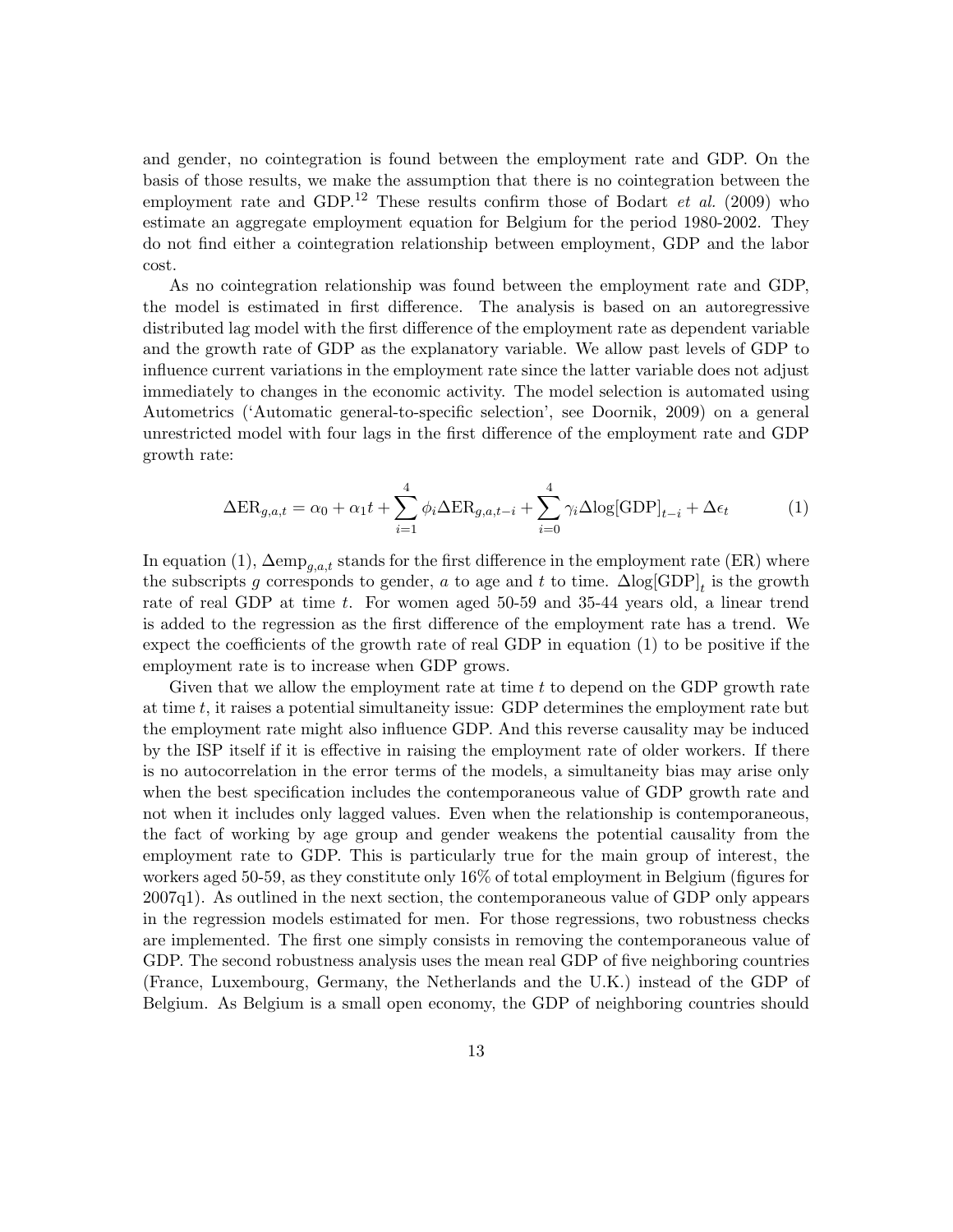have a great influence on the Belgian economic activity, and therefore on the employment rate. However, the real GDP of neighboring countries should not be affected (at least directly) by the gender and age specific employment rate in Belgium.

We estimate by OLS the model of equation [\(1\)](#page-14-0) on the period 1997q1 to 2007q1, by agegroup and gender. Based on the estimated parameters, dynamic forecasts are generated over the period 2007q2 to 2008q2 (5 values are forecasted by age-group and gender). The model specifies the employment rate in first difference while the forecasted values of the employment rate should be in level. To retrieve these values, we rely on the identity equation defining the first difference of the employment rate.<sup>13</sup> The forecasts are based on the estimated parameters but also on the lagged values of the employment rate and on the current and past values of GDP. For the lagged values of the employment rate, the actual values are used until 2007q1, after which the predicted values of the employment rate are exploited. For GDP, actual values are always used.

The evaluation strategy then consists in comparing, from 2007q2 onwards, the actual employment rate to the counterfactual (predicted) one. The difference between the actual and predicted employment rate represents the part of the employment rate that cannot be explained by its past dynamics and GDP. It is our estimator of the overall impact of the ISP. A 95% confidence interval around the predicted values is used to assess the significance of the estimated impact. If the actual employment rate is above (below) the upper (lower) bound of the confidence interval, there is a positive (negative) effect of the ISP on the employment rate.

### 5 Results

Table [1](#page-33-0) shows the estimated parameters of the macro-econometric model specified in equation [\(1\)](#page-14-0), by age-group (50-59 years old and 35-44 years old) and gender. The coefficients of the growth rate of GDP are significant at 1% or 5% level for each gender and age group. As expected, an increase in (current or past) GDP has a positive impact on the employment rate. It is worth noting that the estimated effects of GDP are larger for men than for women irrespective of the age group and decrease with age.

The results of three hypothesis tests (absence of autocorrelation, normality and homoscedasticity of the error terms) are reported at the bottom of table [1.](#page-33-0) The null hypothesis of no serial correlation, normality and homoscedasticity cannot be rejected at conventional significance levels. Since there is no evidence of autocorrelation of the error terms, simultaneity is likely to be an issue only if the best specification includes the contemporaneous value of GDP growth rate (i.e. for men).

#### [Table [1](#page-33-0) about here.]

This section proceeds by presenting the estimated effect of the ISP on the quarterly age and gender-specific employment rates. We then investigate the sensitivity of the results to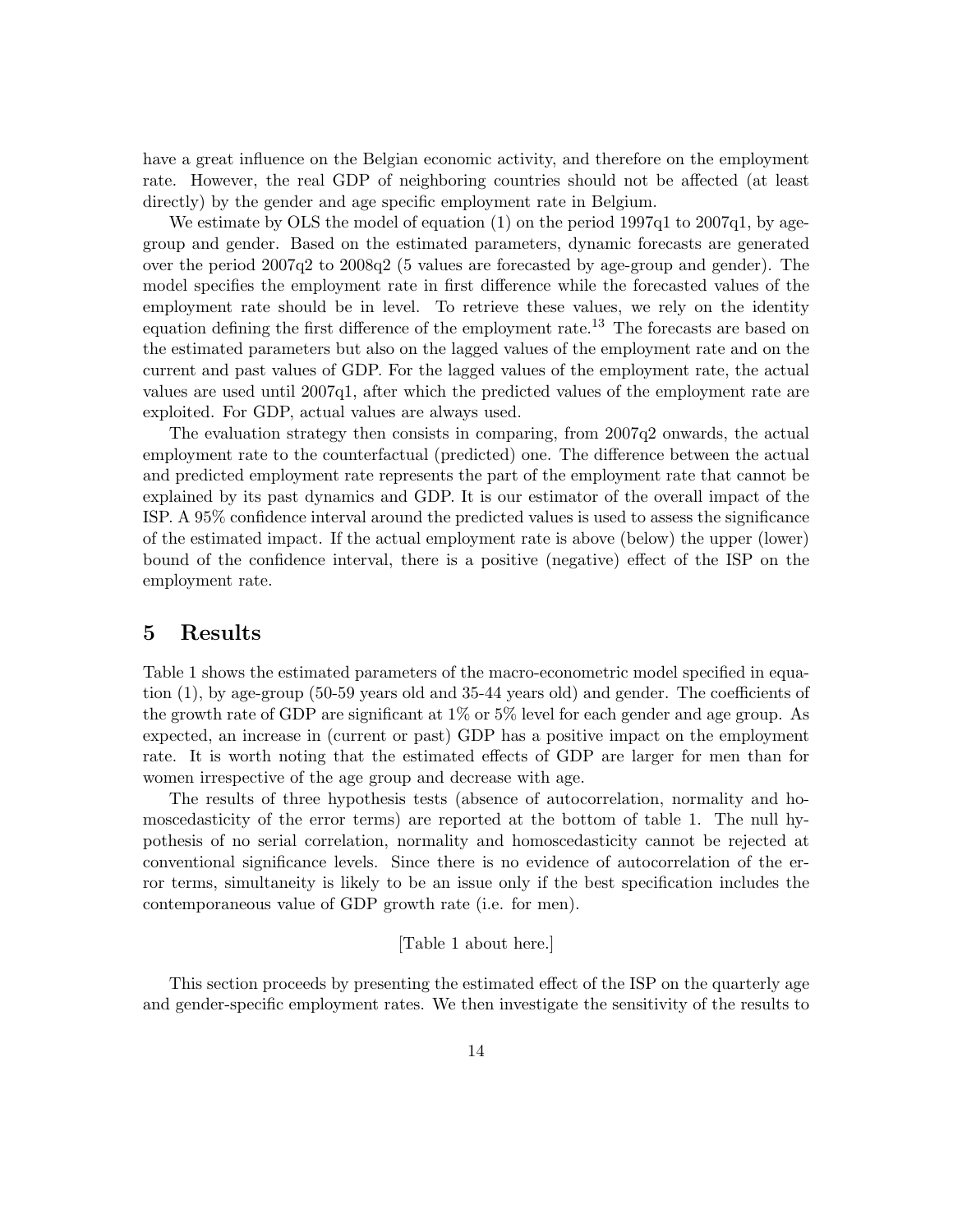alternative specifications and indicators of the economic activity.

#### 5.1 The effect of the ISP

The estimated effect of the ISP on the employment rate can be depicted graphically. In figure [6,](#page-30-0) the solid line corresponds to the observed employment rate. The dashed line corresponds to its fitted values up to 2007q1 and to its predicted values from 2007q2 onwards. The vertical bars represent the 95% confidence interval around the forecasts.

#### [Figure [6](#page-30-0) about here.]

For workers aged between 50 and 59 years old, both the observed and predicted values of the employment rate have been increasing since 2007q2 for both genders. So, even in the absence of the ISP, the employment rate of older workers would have increased as the result of the good economic conditions at that time. Still, figure [6](#page-30-0) indicates that this rise would have been lower in the absence of the ISP, the actual level of the employment rate being above the predicted one for both genders, although less obviously for women. From this figure, we can therefore conclude to a positive impact of the ISP on the employment rate of older workers which seems to rise steadily since its implementation. Given that the confidence interval of the forecasts includes the observed value of the employment rate for both genders, we can however not conclude to a statistically significant impact at a level of 5%.

In table [2,](#page-33-1) we report the estimated impact of the ISP in 2008q2 (i.e. the estimated difference between the observed and predicted value of the employment rate at that date) together with its standard deviation. The impact, although positive, is not significant at conventional levels. In 2008q2, the observed employment rate of men aged 50-59 is 36.23% while the predicted one is  $35.71\%$ . The gap, which is our measure of impact, is only 0.52 percentage point which represents only 1.46% of the predicted value. This corresponds to approximately 3,700 additional jobs due to the ISP. For women aged 50-59, the observed and predicted employment rates are respectively 24.20% and 23.94%. So the impact is smaller, 0.26 percentage point which corresponds to 1.09% of the predicted employment rate for older women and an additional job creation of about 1,800 units. There is an overlap in the 95% confidence intervals of the estimated effect for men and women. So even if the effect is larger for men than for women, we can not reject that both effects are the same, and equal to zero.

#### [Table [2](#page-33-1) about here.]

For younger men aged 35-44 (see panel (c) in figure [6,](#page-30-0) as well as table [3\)](#page-34-0), both the observed and predicted values of the employment rate have also been increasing since 2007q2. However, since the actual level of the employment rate is below the predicted one, the employment rate of men aged 35-44 would have been higher in the absence of the ISP.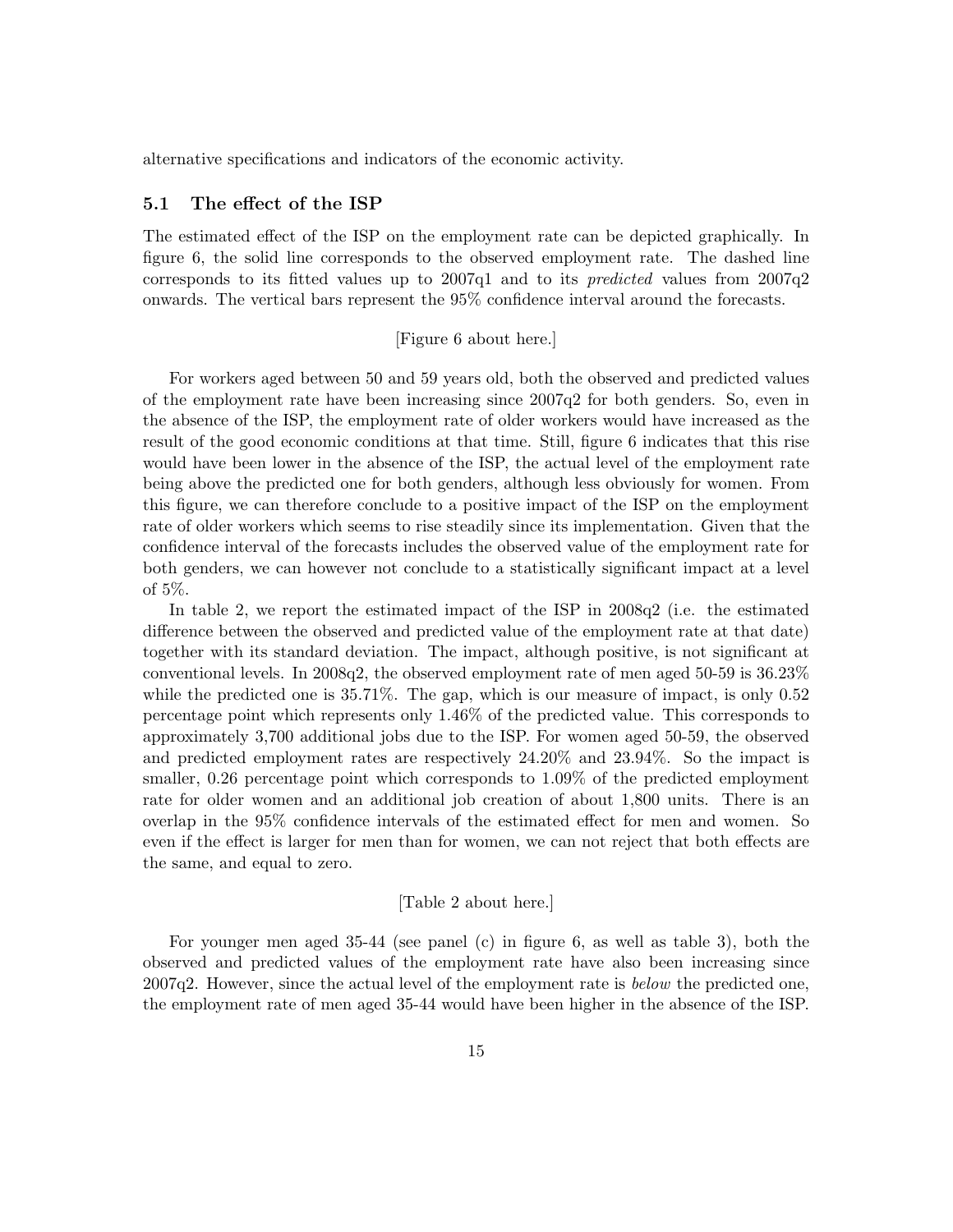This result therefore points to a negative impact of the ISP on the younger age group, suggesting a potential substitution effect. Based on table [3,](#page-34-0) this negative effect is however not statistically significant at even 10%. For men aged 35-44 years old, the observed value of the employment rate in 2008q2 is 54.04% while the predicted, counterfactual, value is 54.67%. The gap, which is our measure of impact, is -0.63 percentage point which amounts to about 4,976 jobs lost. For younger women aged 35-44 (see panel (d) in figure [6,](#page-30-0) as well as table [3\)](#page-34-0), there is nearly no difference between the observed values and the forecasts from 2007q2 onwards. The estimated impact is still negative, -0,10 (759 jobs lost), but not at all significant.

#### [Table [3](#page-34-0) about here.]

In sum, the point estimates suggest that there could be a small positive impact of the ISP on the employment rate of older workers. Consistent with this finding, the results suggest a small negative impact for younger workers which could be interpreted as a substitution effect. However, since the standard deviation of the estimated effects is quite large in relation to their magnitude, we cannot conclude to a significant impact of the ISP.

As explained in sub-section [2.2.3,](#page-9-0) we expect a positive but small overall impact of the ISP on the employment rate of older workers. In that context, the probability of detecting a statistically significant impact depends crucially on the standard deviations of the forecasts. These in turn depend on the goodness of fit of the macro-econometric model  $(R<sup>2</sup>)$  and the standard errors of the estimated parameters reported in table [1.](#page-33-0) For identification purposes, we had to rely on a relatively simple model of the employment rate as reflected in the relatively low  $R^2$ , especially for women. This is therefore the price we pay for trying to identify a causal effect of the ISP. Although nothing can be done about it, the small size of our sample also induces less precision in the estimated parameters and so widens the confidence intervals around the forecasts.

#### 5.2 Robustness checks

As a first robustness check, we make the evaluation period start one year earlier, in 2006q2 which corresponds to the introduction of the first policy of the ISP. The results of this robustness analysis are depicted in figure [7.](#page-31-0) For workers aged 50-59, a positive impact of the ISP is still visible in the graphs, more markedly for men. For workers aged 35-44, the conclusion of a negative impact of the ISP is maintained, although this is only visible for men. For both age groups, the divergence between the predicted and observed values of the employment rate appears earlier, at the beginning of 2006 for the older age group, between the second and third quarter of 2006 for the youngest one. These results suggest that the ISP could have had an impact from the beginning of its implementation. Still, the estimated effects are not statistically significant at conventional levels.

[Figure [7](#page-31-0) about here.]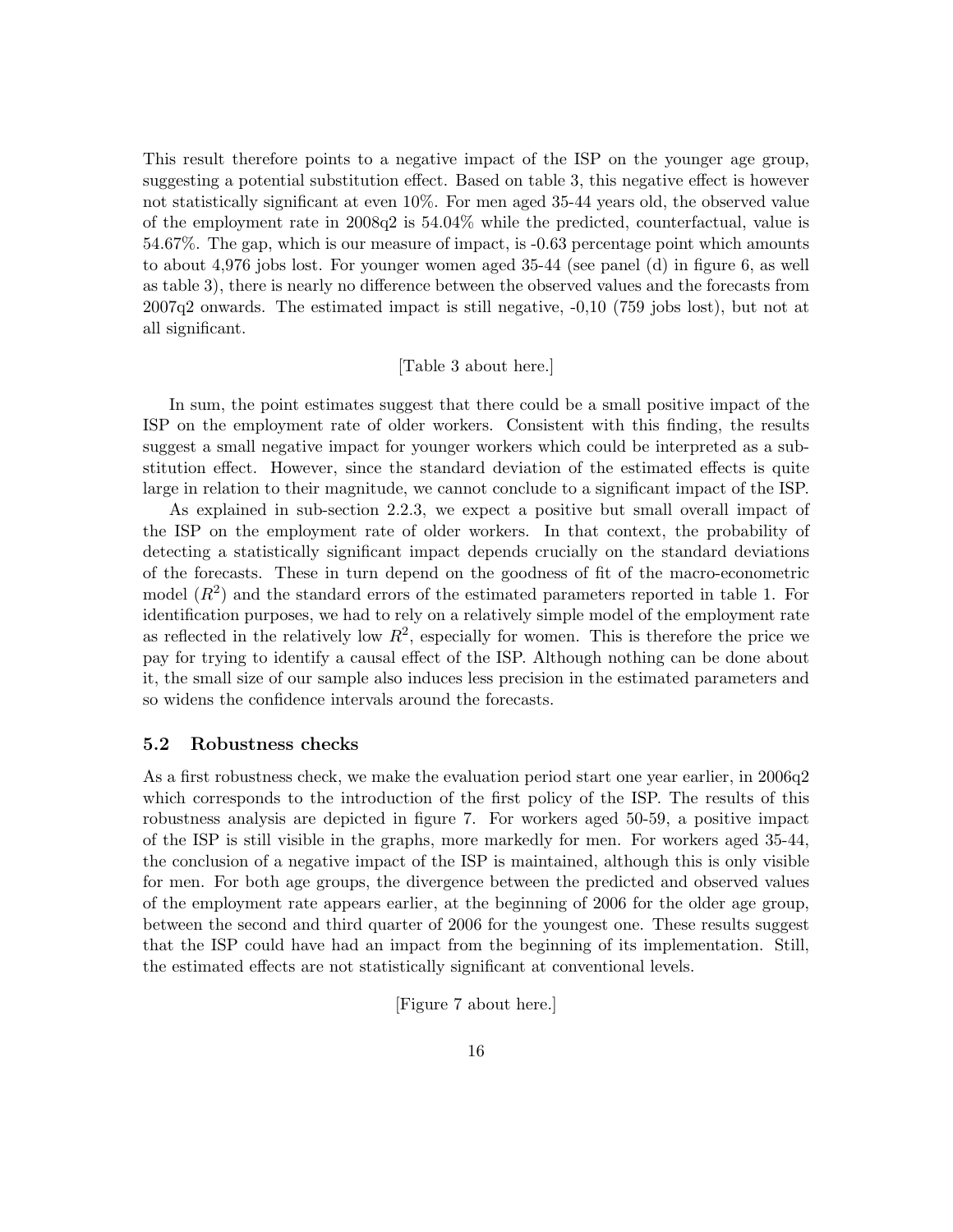The second robustness check investigates whether the results are sensitive to a potential simultaneity bias. Such bias arises only when the contemporaneous GDP growth rate appears in the regressors. This is the case for men of both age groups. Two sensitivity analysis are therefore made for this specific gender. The first one consists in removing the contemporaneous value of GDP of the regression model and the second takes the mean real GDP of France, Luxembourg, Germany, the Netherlands and the U.K. as a regressor instead of Belgian GDP.

Table [4](#page-34-1) gives the OLS estimates of the two sensitivity analyses. The null hypothesis of no serial correlation, normality and homoscedasticity cannot be rejected at conventional significance levels for both analysis and age groups. The estimated parameters of the model without the contemporaneous value of GDP growth rate are very close to those including it. Using the GDP of neighboring countries, only the third lag is statistically significant for both age groups and the point estimates are again not too far from those estimated in the baseline model. However, the  $R^2$  decreases for both age groups as compared to the baseline model of table [1,](#page-33-0) above all for men aged 35-44 years old.

#### [Table [4](#page-34-1) about here.]

The estimated impact of the ISP under these two alternative specifications are given in figures [8](#page-32-0) and [9.](#page-32-1) As the  $R^2$  are smaller, the confidence intervals are wider compared to the baseline analysis but the results are maintained. The point estimates indicate a possible small positive impact of the ISP for men aged 50-59 and a small negative impact for younger men. Though, the results are not statistically significant at even 10%. Table [5](#page-35-0) reports the estimated impacts of the ISP in 2008q2 for men aged 50-59 under both specifications. Their 95% confidence interval overlap the ones of the baseline estimated impacts.

[Table [5](#page-35-0) about here.]

## 6 Conclusion

The primary aim of this paper is to evaluate the overall impact of the active aging policies introduced by the Intergenerational Solidarity Pact (ISP) in December 2005 on the employment rate of workers aged 50-59 in Belgium. The possible substitution or complementarity effects of the ISP on the employment rate of a younger age group (those aged 35-44) are also investigated. The impacts of the reforms introduced by the ISP are measured over the period 2007q2-2008q2 and assessed through a counterfactual analysis. The observed values of the employment rate are compared to their predicted (counterfactual) values based on a macro-econometric model estimated over a period of time preceding the implementation of the ISP. The motivation of this paper is the scarcity of empirical research about the overall impact of labor market reforms, especially in Belgium, despite their importance for policy making.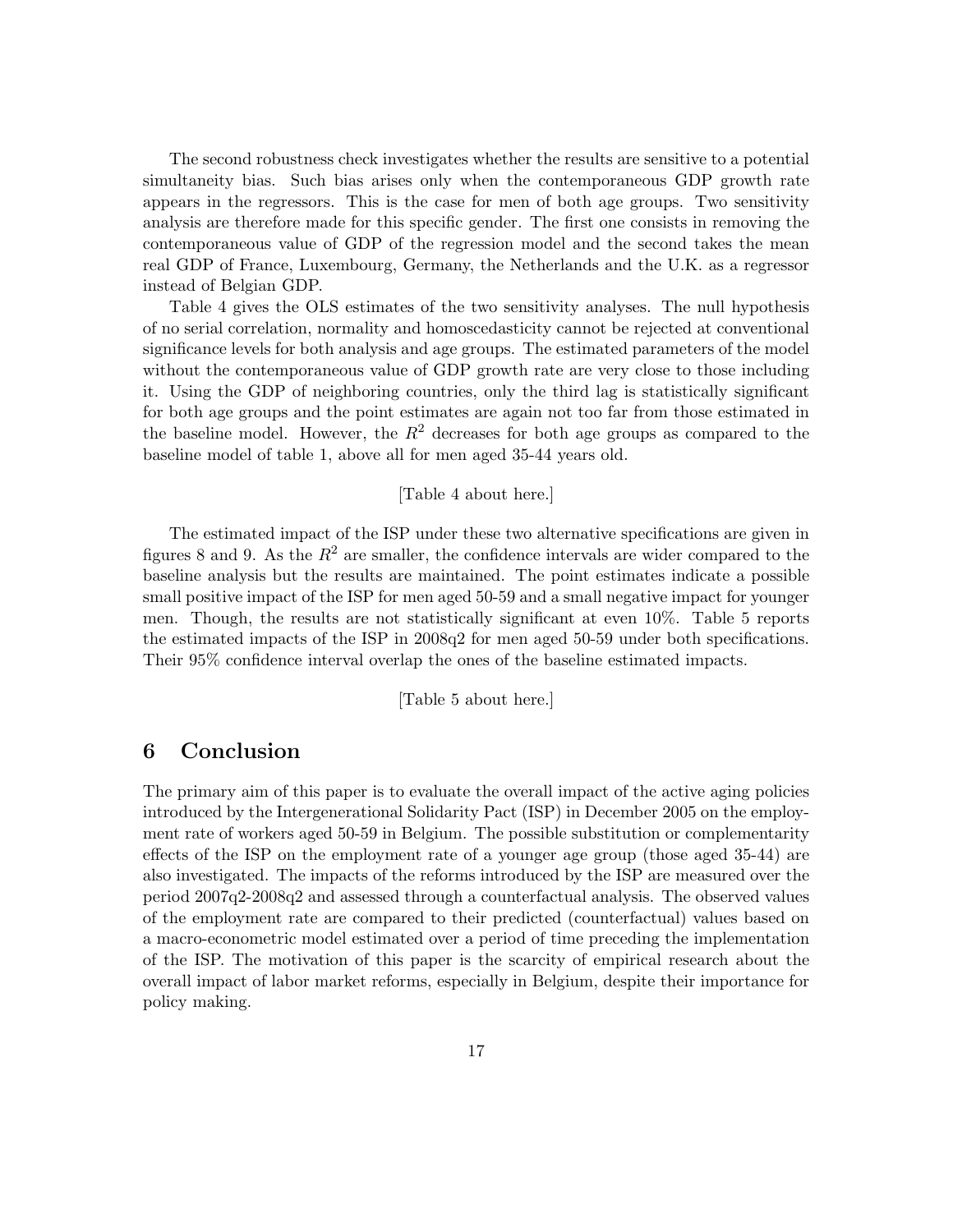The main identification hypothesis of our evaluation method is that, in the absence of the ISP, changes in the employment rate would have been closely linked to GDP growth rate. As the predicted values have to generate a convincing counterfactual, we cannot consider the cost of labor nor working hours of the older workers in the model specification simply because the ISP is affecting these variables mainly through two policies, i.e. the reduction in employers' social security contributions and the working time reduction with (partial) wage compensation. The size of this influence can hardly be predicted without a structural model of wages and hours worked. Developing such a model is beyond the scope of this paper. Besides, we did not find any major shock other than the ISP that could have had a substantial influence on the employment rate of the older workers at that time. Now, if the ISP itself is effective in raising the employment rate of older workers, this can induce a reverse causality between the employment rate and the GDP growth rate. This is the reason why we use the mean real GDP of five neighboring countries (France, Luxembourg, Germany, the Netherlands and the U.K.) instead of the GDP of Belgium in a sensitivity analysis.

The results show that if there is a positive impact of the ISP, it is too small to be statistically significant. For men aged 50-59, the impact is only 0.52 (s.e. 0.31) percentage point, rising the employment rate from 35.7% to 36.2%, while for women aged 50-59, the impact is 0.26 (s.e. 0.18) percentage point, increasing the employment rate from 23.9% to 24.2%. Moreover, the results suggest a small negative effect on the employment rate of younger workers. For men aged 35-44 years old, the impact is -0.63 (s.e. 0.36) percentage point, decreasing the employment rate from 54.7% to 54.0%. For younger women, the impact is -0.10 (s.e. 0.34) percentage point. Even if the effects are larger in absolute value for men than for women, we cannot reject that both effects are the same, and not significantly different from zero. In sum, the results suggest a slight positive impact of the ISP on the employment rate of older workers at the expense of younger workers. However, there seems to be a lack of statistical power to draw firm conclusions on the overall effect of the ISP. A low sample size is certainly part of the explanation, as well as a relatively low goodness of fit of the macro-econometric model. For identification purposes, we had indeed to rely on a somewhat simple model of the employment rate. This is the price we pay for trying to identify a causal effect of the ISP.

### Competing interests

The authors declare that they have no competing interests.

## Authors' Contributions

The three authors made substantial contributions to conception and design of the research project. The three authors made substantial contributions to drafting and revising the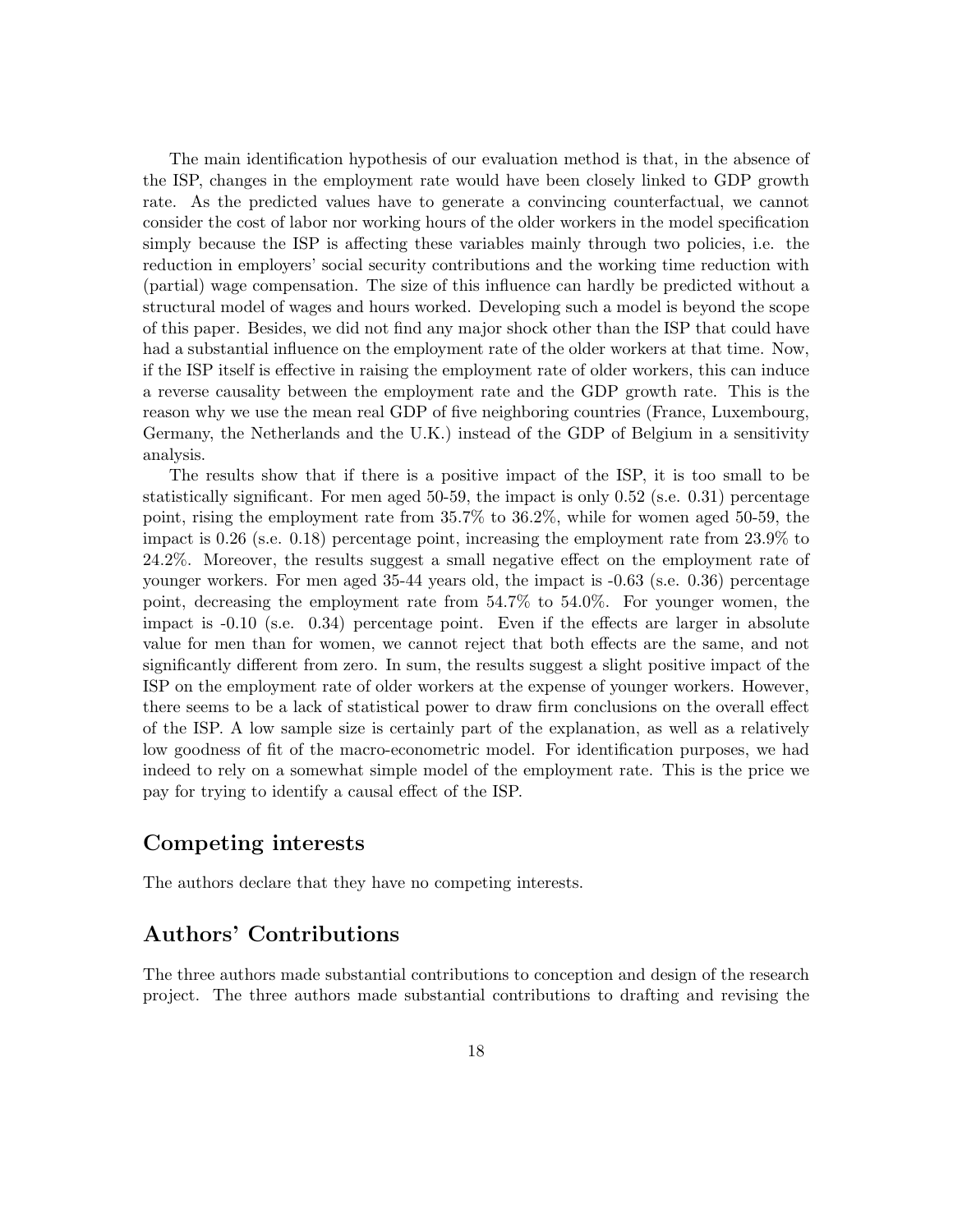article. CS prepared the data and conducted the econometric analysis under the supervision of MD and BV. The three authors interpreted the data and the results of the econometric analysis.

### Acknowledgements

We are grateful to the referees, the editor, Sophie Béreau, Vincent Bodart, Bart Cockx, Arnaud Dufays and William Parienté for their very useful comments. We thank in particular Fatemeh Shadman. We also thank participants to various seminars in Louvain-la-Neuve and to the Belgian Day of labor Economists in Leuven (December 2012) for their comments and suggestions. The usual caveat applies. We finally thank the Belgian Federal Administration Science Policy for its financial support on the project "Age, women and employment: An evaluation" within the program Society and Future (CONTRACT NR  $TA/00/044$ ).

### Notes

<sup>1</sup>For the period from January 2003 to December 2005, the legal retirement age was 63 for women. It reached 64 in January 2006 and 65 in January 2009.

<sup>2</sup>Some policies have already been taken before: the above-mentioned increase in the legal retirement age of women; the introduction of RESSC at the age of 58 (respectively, 57) in 2002 (respectively, 2004); the part-time time-credit for people aged at least 50 introduced in 2002; an in-work benefit (*Complément reprise du travail*) paid when an unemployed aged 50 years old and over finds a job after a sufficiently long career (introduced in 2002 as well); beyond a given unemployment duration, a temporary hiring subsidy for people aged at least 50 (the Plan Avantage  $\dot{a}$  l'embauche) since 1995. The latter policy has been replaced in 2002 by a similar scheme for those at least 45 years old (the Plan Activa).

<sup>3</sup>The allowance is then not subject to social security contributions as it is the case when the allowance is paid to an unemployed worker.

<sup>4</sup>A presumably minor part of this increase is driven by the extension of the RESSC to workers aged 57 or more in 2004 (instead of 58 before).

<sup>5</sup>A reputation effect could also play a role. When wages increase with seniority, the deferred payment acts as an incentive device provided that the firm is not publicly known to renege the promise of higher future wages. Finally, firing an old worker (instead of a younger one) could in some cases lead to an appeal against this decision on the basis of a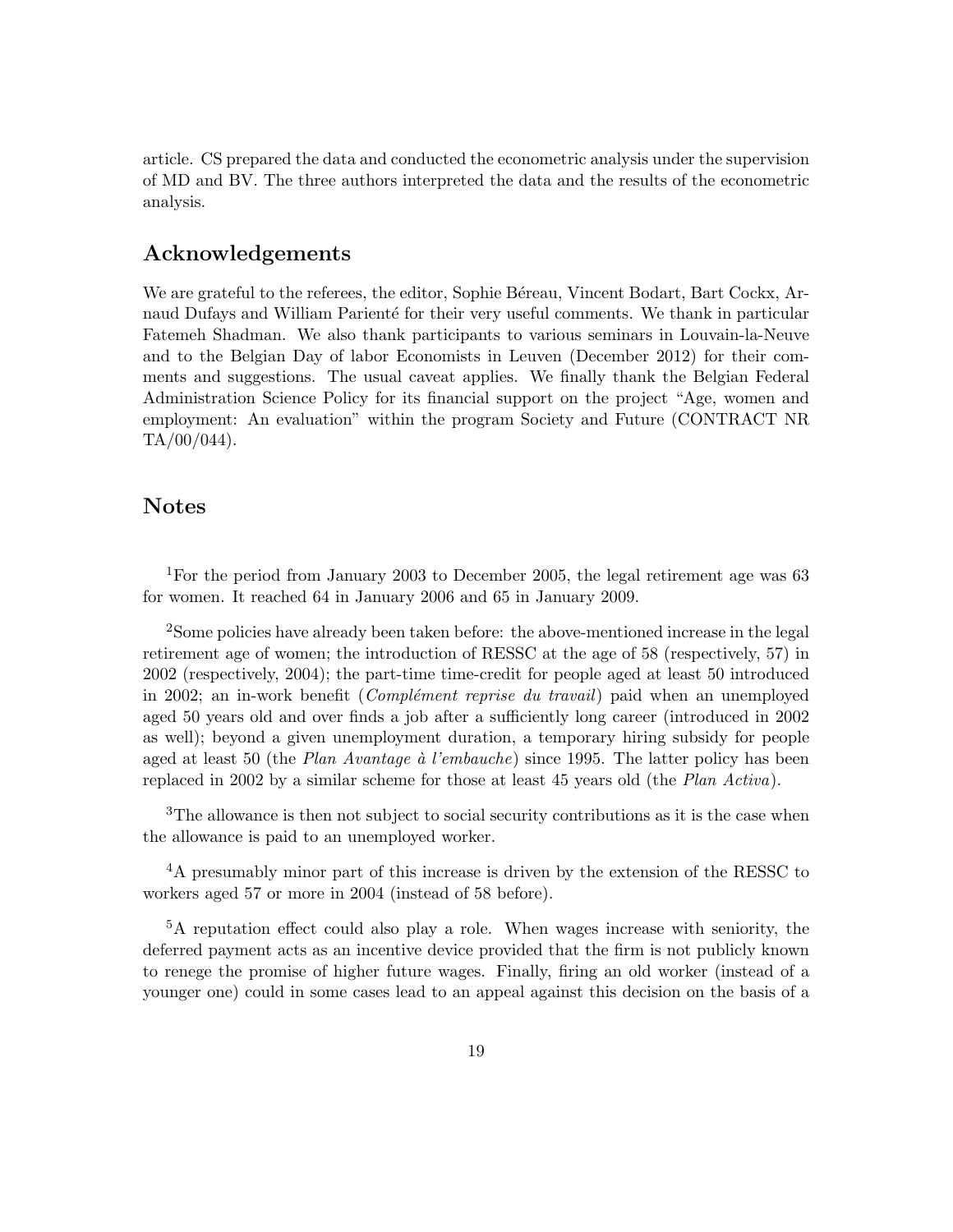discriminatory argument.

 $6$  < 18; 18-19; 20-21; 22-24; 25-29; 30-34; 35-39; 40-44; 45-49; 50-54; 55-59; 60-64;  $\geq 65$ ; missing.

<sup>7</sup>For seasonal adjustment, we use the software developed by Eurostat, Demetra+, with the specification X12ARIMA RSA5C.

<sup>8</sup>During the first semester of 2003, the composition of employment measured by the ONSS changed due to harmonization between the different Belgian social security bodies. The dataset used in this paper is concerned by the introduction of two new categories of workers: disabled workers with more than 12 months of incapacity and people working in childcare. As a consequence, a level shift shows up in the employment data in 2003q1. To prevent those changes to have an impact on this analysis, the data are corrected before the statistical analysis. Because data on disabled workers and people working in childcare are not available by gender and age group for the period 1997-2002, the adjustment is made by replacing the permanent blip in the first difference of the employment by a linear interpolation and then rebuilding the level of employment before 2003 using this new first difference for 2003q1. This approach follows the method proposed by [Nielsen](#page-24-12) [\(2004\)](#page-24-12) for additive outliers.

<sup>9</sup>The data on the population by gender and age group are annual and measured as the resident population on the  $1<sup>st</sup>$  of January of each year (National Register of Population, SPF Economie). The population is available in 12 age groups (15-19; 20-24; 25-29; 30-34; 35-39; 40-44; 45-49; 50-54; 55-59; 60-64;  $\geq$  65). As the employment data in the numerator of the employment rate are quarterly data, the annual population data are transformed in quarterly data. The data of January for a given year are assigned to the fourth quarter of the previous year.

<sup>10</sup>The results of ADF tests are available from the authors upon request.

<sup>11</sup>The Engle-Granger methodology is limited to a single-equation test which is problematic as the equilibrium relationship could be expressed in two ways (the employment rate as a function of GDP or GDP as a function of the employment rate). Two Engle-Granger tests could therefore be performed (one using the employment rate as a function of GDP and the other GDP as a function of the employment rate). As the sample size grows infinitely large, the two tests become equivalent but in small sample, the results might differ which is a very undesirable feature [\(Enders,](#page-22-11) [1995\)](#page-22-11). Moreover, the Engle-Granger test relies on a two-step estimator. Hence, errors introduced in the first step are carried into the second one [\(Enders,](#page-22-11) [1995\)](#page-22-11).

<sup>12</sup>The results of the [Engle and Granger](#page-23-11) [\(1987\)](#page-23-11) and the [Johansen](#page-23-12) [\(1988\)](#page-23-12) tests are available from the authors upon request.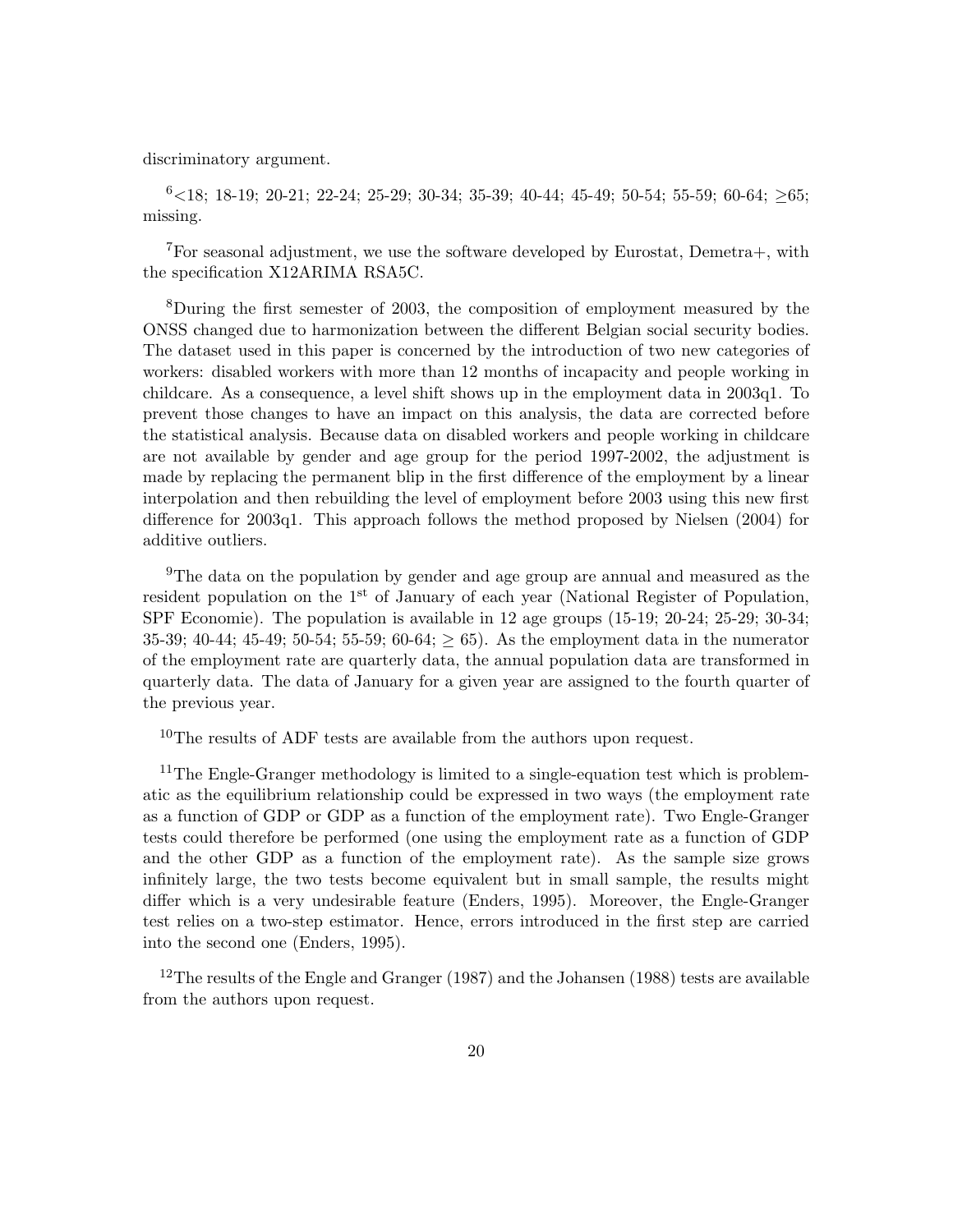${}^{13}\Delta \text{ER}_{g,a,t} = \text{ER}_{g,a,t} - \text{ER}_{g,a,t-1}.$ 

### References

- <span id="page-22-5"></span>Albanese, A. and Cockx, B. (2015). Permanent wage cost subsidies for older workers: An effective tool for increasing working time and postponing early retirement? mimeo, SHERPPA, Ghent University.
- <span id="page-22-4"></span>BASSILIÈRE, D., BOSSIER, F., LEBRUN, I. and STOCKMAN, P. (2007). Le programme national de réforme de la Belgique. Effets macroéconomiques de réductions de charges sur le travail. Working Paper 11-07, Bureau fédéral du Plan.
- <span id="page-22-0"></span>BODART, V., LEDENT, P. and SHADMAN-METHA, F. (2009). An Employment Equation for Belgium. Discussion Papers (IRES - Institut de Recherches Economiques et Sociales) 2009016, Université catholique de Louvain, Institut de Recherches Economiques et Sociales (IRES).
- <span id="page-22-7"></span>Bryan, M. L. (2007). Free to choose? Differences in the hours determination of constrained and unconstrained workers. Oxford Economic Papers, 59 (2), 226–252.
- <span id="page-22-3"></span>Calmfors, L. and Skedinger, P. (1995). Does active labour-market policy increase employment? Theoretical considerations and some empirical evidence from Sweden. Oxford Review of Economic Policy, 11 (1), 91–109.
- <span id="page-22-6"></span>Cataldi, A., Kampelmann, S. and Rycx, F. (2012). Does it pay to be productive? the case of age groups. International Journal of Manpower, 33, 264–283.
- <span id="page-22-2"></span>DE KONING, J. (1993). Measuring the placement effects of two wage-subsidy schemes for the long-term unemployed. *Empirical Economics*, **18** (3), 447–468.
- <span id="page-22-8"></span>DECICCA, C. (2007). Hours flexibility and retirement. *Economic Inquiry*, **45** (2), 251–267.
- <span id="page-22-9"></span>DEVISSCHER, S. and SANDERS, D. (2007). Ageing and life-course issues: The case of the career break scheme (belgium) and the life-course regulation (netherlands). In O. 2007 (ed.), Modernising Social Policy for the New Life Course, OECD 2007, pp. 117–132.
- <span id="page-22-1"></span>DMITRIJEVA, J. and HAZANS, M. (2007). A stock-flow matching approach to evaluation of public training programme in a high unemployment environment. Labour, 21 (3), 503–540.
- <span id="page-22-10"></span>DOORNIK, J. (2009). Autometrics. In J. Castle and N. Shephard (eds.), The Methodology and Practice of Econometrics, Oxford University Press.
- <span id="page-22-11"></span>Enders, W. (1995). Applied Econometric Times Series. Wiley Series in Probability and Mathematical Statistics, John Wiley & Sons.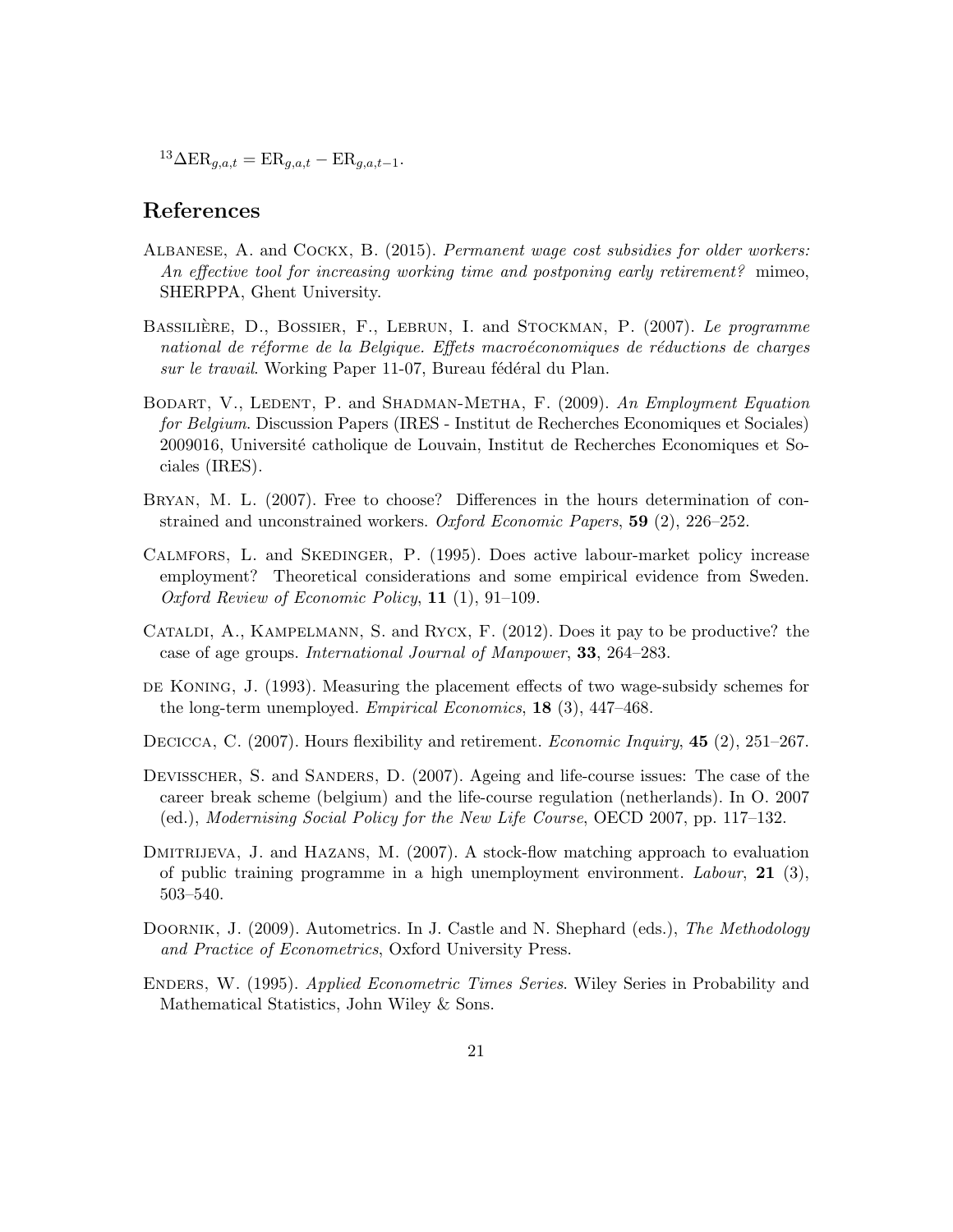- <span id="page-23-11"></span>Engle, R. F. and Granger, C. W. J. (1987). Cointegration and error-correction: Representation, estimation, and testing. Econometrica, 55 (2), 251–276.
- <span id="page-23-7"></span>Euwals, R. (2001). Female labour supply, flexibility of working hours, and job mobility. Economic Journal, 111 (471), C120–34.
- <span id="page-23-0"></span>FAHR, R. and SUNDE, U. (2009). Did the Hartz reform speed-up the matching process? a macro- evaluation using empirical matching functions. German Economic Review, 10 (3), 284–316.
- <span id="page-23-8"></span>GIELEN, A. (2009). Working hours flexibility and older workers' labor supply. Oxford Economic Papers, 61, 240–274.
- <span id="page-23-9"></span>GRAF, N., HOFER, H. and WINTER-EBMER, R. (2011). Labor supply effects of a subsidized old-age part-time scheme in austria. Zeitschrift für ArbeitsmarktForschung - Journal for Labour Market Research, 44, 217–229.
- <span id="page-23-5"></span>GUSTMAN, A. L. and STEINMEIER, T. L. (1983). Minimum Hours Constraints and Retirement Behavior. NBER Working Papers 0940, National Bureau of Economic Research, Inc.
- <span id="page-23-1"></span>HERTWECK, M. S. and SIGRIST, O. (2013). The Aggregate Effects of the Hartz Reforms in Germany. Working papers 2013/01, Faculty of Business and Economics - University of Basel.
- <span id="page-23-10"></span>HUBER, M., LECHNER, M. and WUNSCH, C. (2013). The effect of firms' partial retirement policies on the labour market outcomes of their employees. Tech. Rep. 7513, IZA, Institute for the Study of Labor.
- <span id="page-23-2"></span>HUJER, R., BLIEN, U., CALIENDO, M. and ZEISS, C. (2002). Macroeconometric Evaluation of Active Labour Market Policies in Germany - A Dynamic Panel Approach Using Regional Data. IZA Discussion Papers 616, Institute for the Study of Labor (IZA).
- <span id="page-23-3"></span>Jackman, R., Pissarides, C. A. and Savouri, S. (1990). Labour market policies and unemployment in the OECD. *Economic policy*, **5**, 450–490.
- <span id="page-23-12"></span>JOHANSEN, S. (1988). Statistical analysis of cointegration vectors. *Journal of Economic* Dynamics and Control, **12**, 231–254.
- <span id="page-23-4"></span>JOUSTEN, A., LEFEBVRE, M. and PERELMAN, S. (2013). Health Status, Disability and Retirement Incentives in Belgium. Working Paper 7783, IZA, Institute for Labor Economics.
- <span id="page-23-6"></span>Kahn, S. B. and Lang, K. (1995). The causes of hours constraints: Evidence from Canada. Canadian Journal of Economics, 28 (4a), 914–28.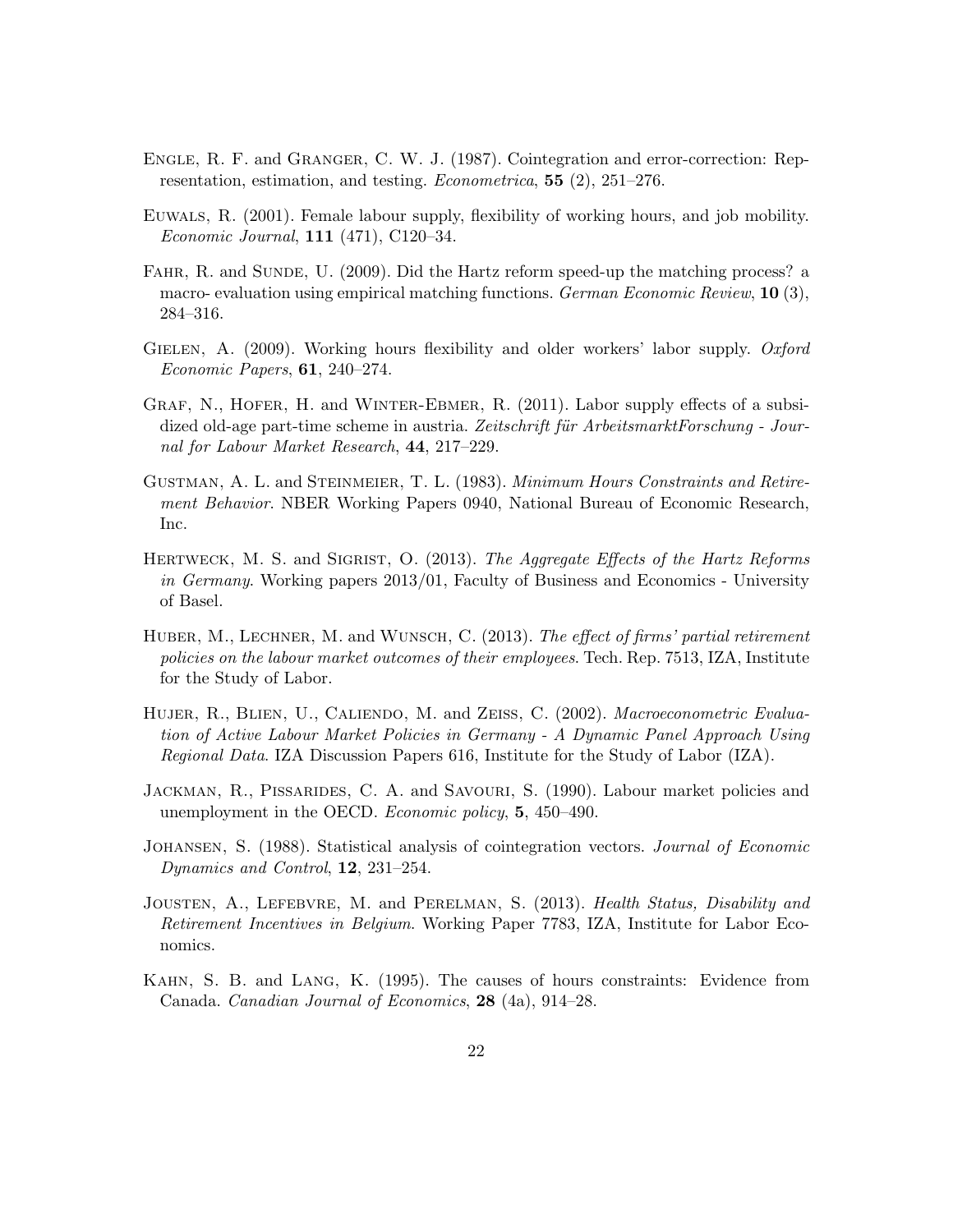- <span id="page-24-2"></span>KLINGER, S. and ROTHE, T. (2012). The impact of labour market reforms and economic performance on the matching of short-term and long-term unemployed. Scottish Journal of Political Economy,  $59(1)$ ,  $90-114$ .
- <span id="page-24-1"></span>KOPITS, G. F. (1978). Wage subsidies and employment: An analysis of the French experience. Staff Papers - International Monetary Fund, 25 (3), 494–527.
- <span id="page-24-4"></span>LAYARD, R., NICKELL, S. and JACKMAN, R. (1991). Unemployment: Macroeconomic Performance and the Labour Market. No. 9780198284345 in OUP Catalogue, Oxford University Press.
- <span id="page-24-6"></span>LEFEVRE, M. and ORSINI, K. (2011). A structural model for early exit of older men in belgium. Empirical Economics, 43, 379–398.
- <span id="page-24-3"></span>Lehmann, H. (1993). The Effectiveness of the Restart Programme and Enterprise Allowance Scheme. CEP Discussion Papers dp0139, Centre for Economic Performance, LSE.
- <span id="page-24-10"></span>Looy, D. V., M. Kovalenko, M., Mortelmans, D. and Preter, H. D. (2014). Working hours-reduction in the move to full retirement: How does this affect retirement preferences of  $50+$  individuals in Flanders? Tech. rep., Leuven: Steunpunt Werk en Sociale Economie / Antwerpen: CELLO, Universiteit Antwerpen,.
- <span id="page-24-7"></span>LOPEZ-NOVELLA, M.  $(2012)$ . Analysing the impact of eligibility and financial measures aiming at delaying early retirement in Belgium: a "difference-in-differences" approach using panel data. Working Paper 14-12, Federal Planning Bureau, Brussels.
- <span id="page-24-11"></span>MACHADO, C. and PORTELA, M. (2012). Hours of work and retirement behavior. Tech. Rep. 6270, IZA, Institute for the Study of Labor.
- <span id="page-24-9"></span>Maes, M. (2008). Financial and redistributive impact of reforming the old-age pension system in Belgium. Discussion Papers (ECON - Département des Sciences Economiques) 2008040, Université catholique de Louvain, Département des Sciences Economiques.
- <span id="page-24-0"></span>MOURRE, G. (2006). Did the pattern of aggregate employment growth change in the euro area in the late 1990s? Applied Economics, 38 (15), 1783–1807.
- <span id="page-24-12"></span>NIELSEN, H. B. (2004). Cointegration analysis in the presence of outliers. *Econometrics* Journal,  $7(1)$ , 249–271.
- <span id="page-24-8"></span>OECD (2003). Ageing and Employment Policies/Vieillissement Et Politiques de L?emploi: Belgium. OECD, Paris.
- <span id="page-24-5"></span> $-$  (2011). Pensions at a glance 2011. OECD Publishing.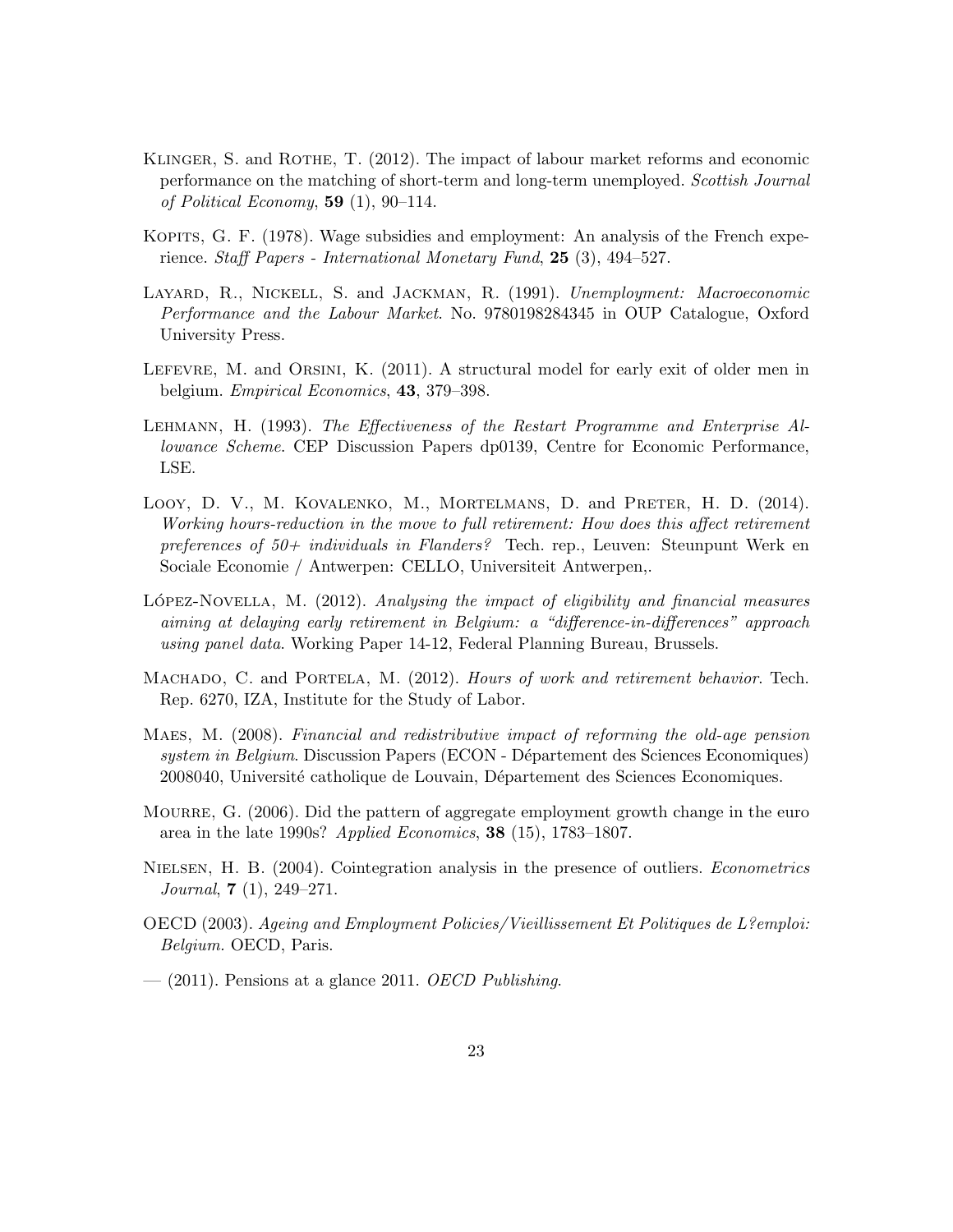- <span id="page-25-0"></span>PISSARIDES, C. (1998). The impact of employment tax cuts on unemployment and wages: The role of unemployment benefits and tax structure. European Economic Review, 42, 155–183.
- <span id="page-25-4"></span>SPIESS, C. and SCHNEIDER, A. (2003). Interactions between care-giving and paid work hours among european midlife women, 1994-1996. Ageing and Society, 23, 41–68.
- <span id="page-25-2"></span>STAUBLI, S. and ZWEIMÜLLER, J. (2013). Does raising the early retirement age increase employment of older workers? Journal of Public Economics, 108, 17–32.
- <span id="page-25-3"></span>STEWART, M. B. and SWAFFIELD, J. K. (1997). Constraints on the desired hours of work of british men. Economic Journal, 107 (441), 520–35.
- <span id="page-25-1"></span>Vandenberghe, V., Waltenberg, F. and Rigo, M. (2013). Ageing and employability: Evidence from belgian firm-level data. Journal of Productivity Analysis, 40, 111–136.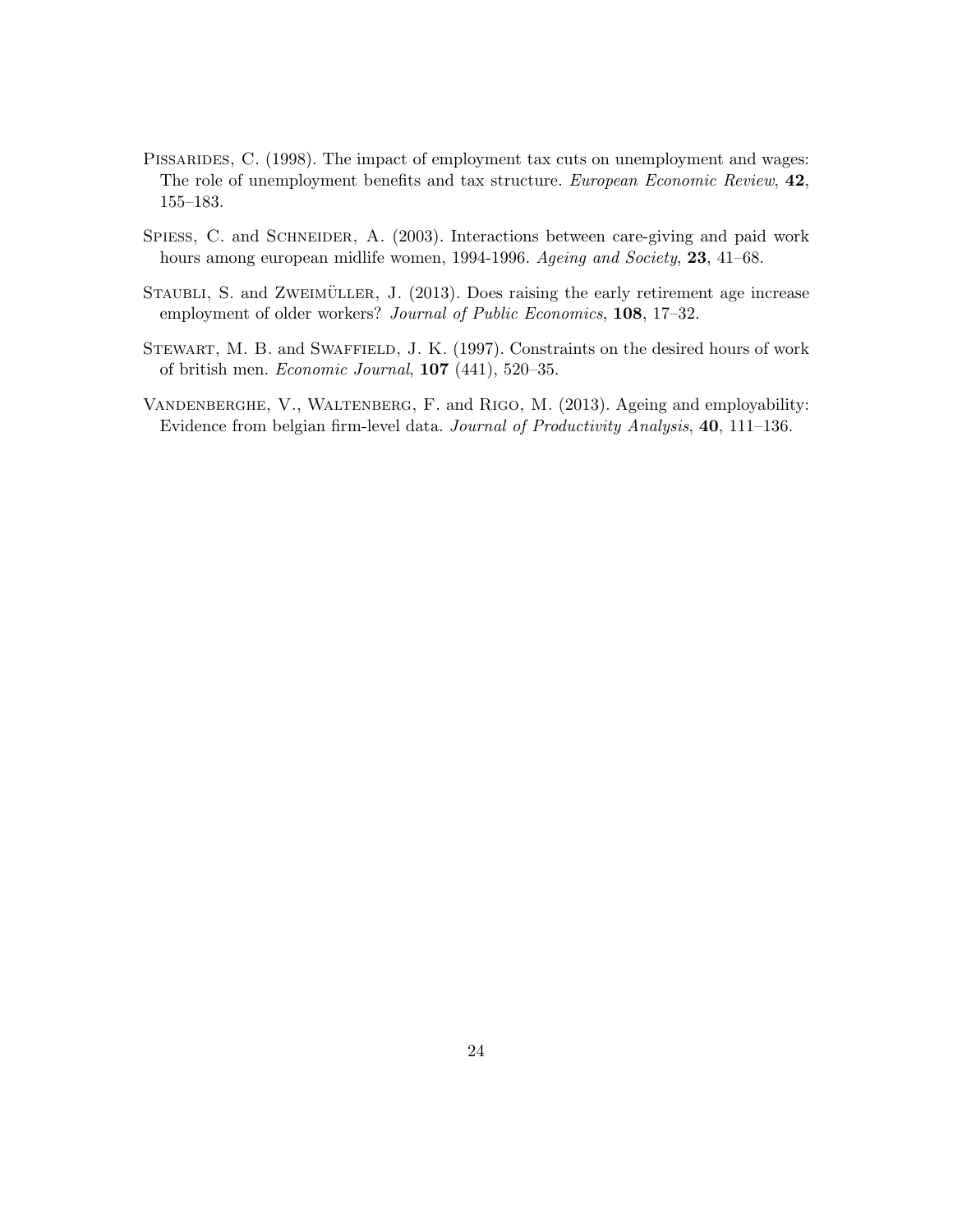## Figures

<span id="page-26-0"></span>Figure 1: The collectively agreed full-time early retirement scheme. Full-time participants and public expenses, in million constant euros, base year 2010 (Source: ONEM)

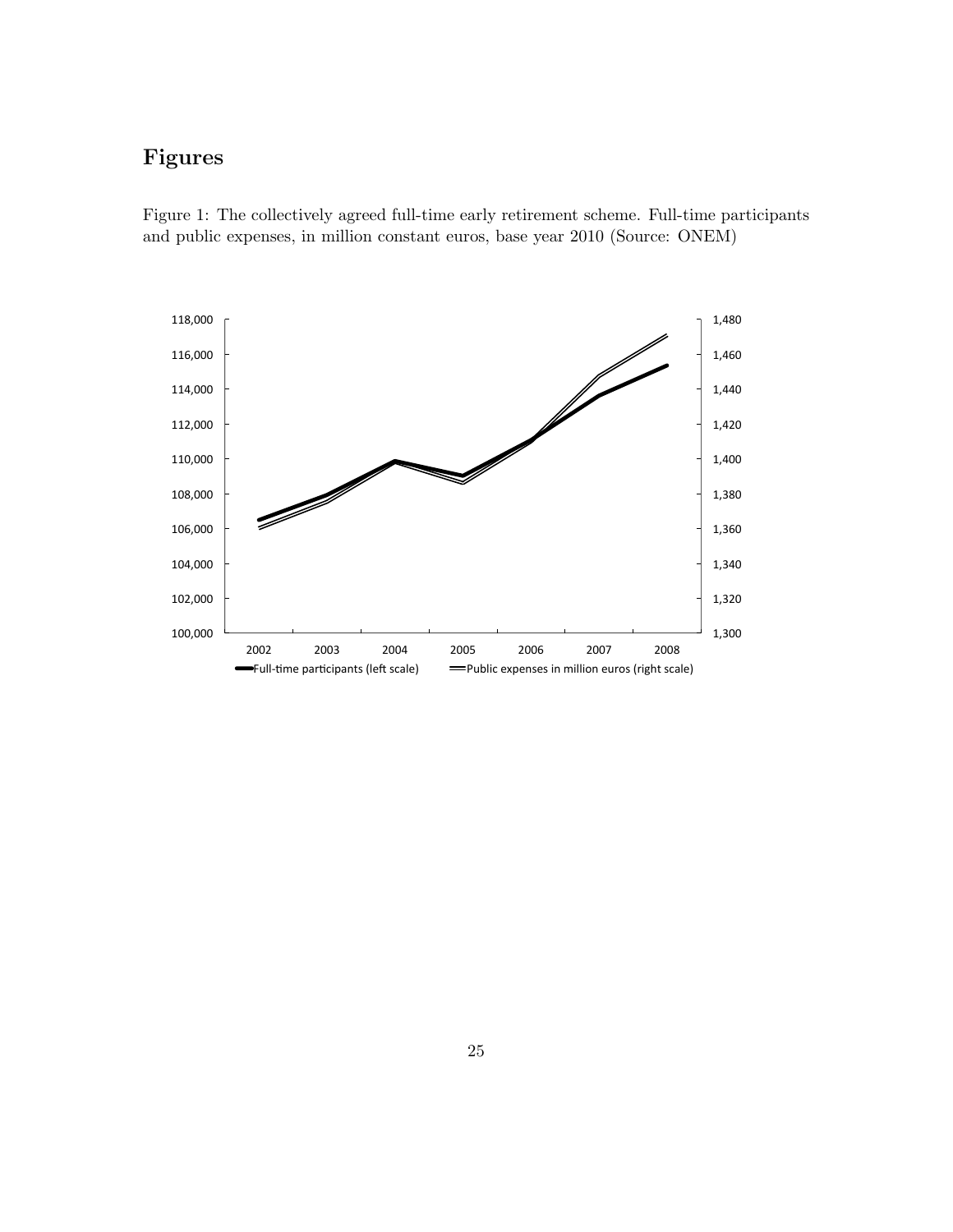<span id="page-27-0"></span>Figure 2: Recipients by policy from 2002 to 2008<sup>a</sup> (Sources: ONEM, ONSS, Banque Nationale de Belgique, Office National des Pensions, SPF Emploi, Travail et Concertation sociale)



<sup>a</sup>The recipients are either measured by their number or by the number of payments (which does not always correspond to the number of recipients). For policies that deliver a permanent monthly or quarterly financial benefit, data are annualized by using the monthly or quarterly mean in order to avoid double counting.  $b<sup>b</sup>$ This category contains two policies: a temporary hiring subsidy ("Plan Activa") received by the employer who hires a long-term unemployed aged at least 45 years old and an in-work benefit ( $Complement$  reprise du travail) paid when some unemployed aged 50 years old and over find a job.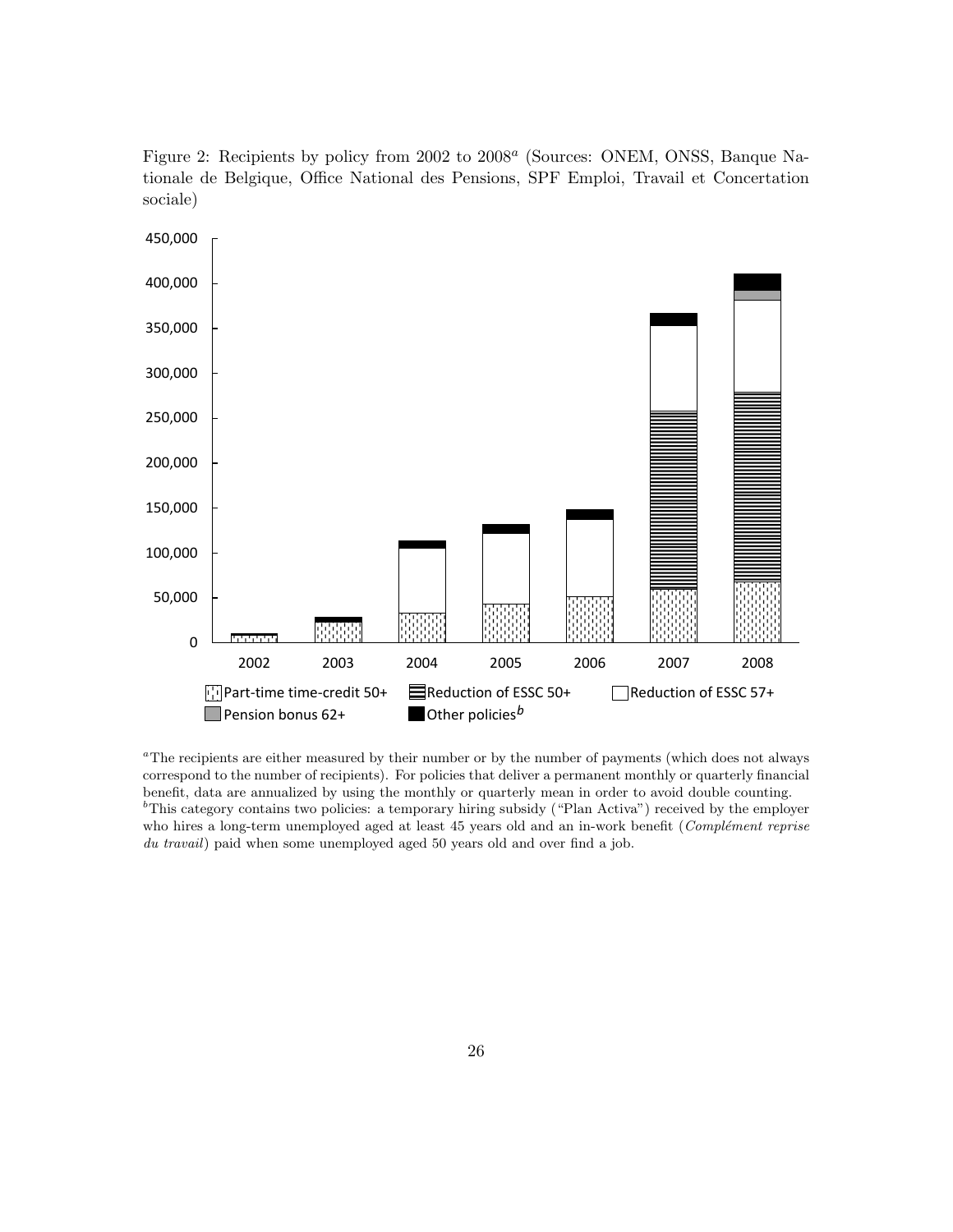<span id="page-28-0"></span>Figure 3: Expenditure by policy from 2002 to 2008, in constant euros, base year 2010 (Sources: ONEM, ONSS, Banque Nationale de Belgique, Office National des Pensions, SPF Emploi, Travail et Concertation sociale)



<sup>a</sup>This category contains two policies: a temporary hiring subsidy ("Plan Activa") received by the employer who hires a long-term unemployed aged at least 45 years old and an in-work benefit (Complément reprise du travail) paid when some unemployed aged 50 years old and over find a job.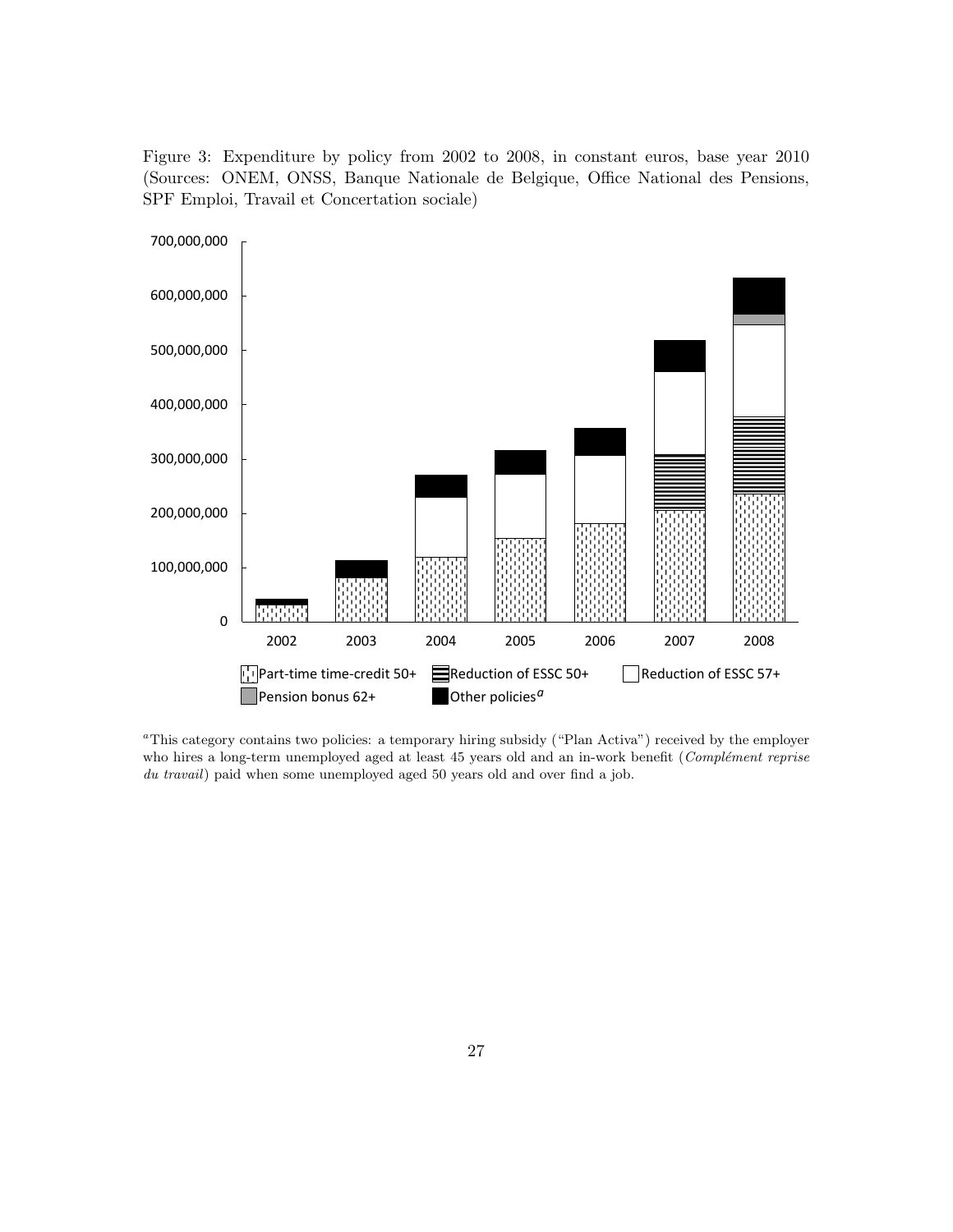<span id="page-29-0"></span>Figure 4: The quarterly salaried private employment rate of workers aged 50-59 years old (in %), 1997-2008 (Sources: ONSS and SPF Economie). Panel A: men. Panel B: women



<span id="page-29-1"></span>Figure 5: Seasonally adjusted Belgian quarterly real GDP in chained euros, reference year 2009 (million euros), 1996-2008 (Source: BNB)

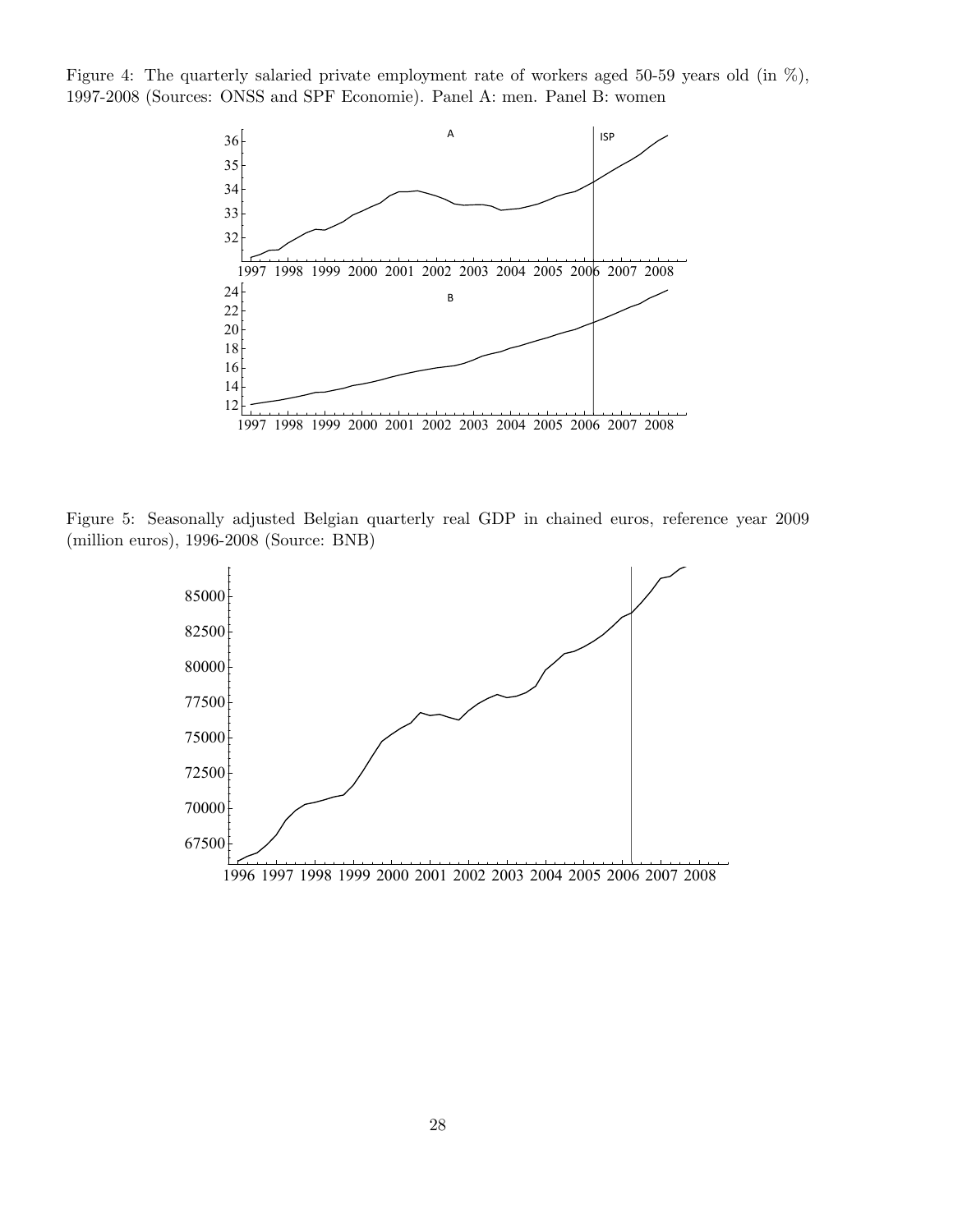<span id="page-30-0"></span>

Figure 6: The quarterly salaried private employment rate (in %), 1997q2-2008q2, — observed series, - - - fitted values and forecasts from 2007q2,  $\vdash\!\dashv$  95% CI of the forecasts.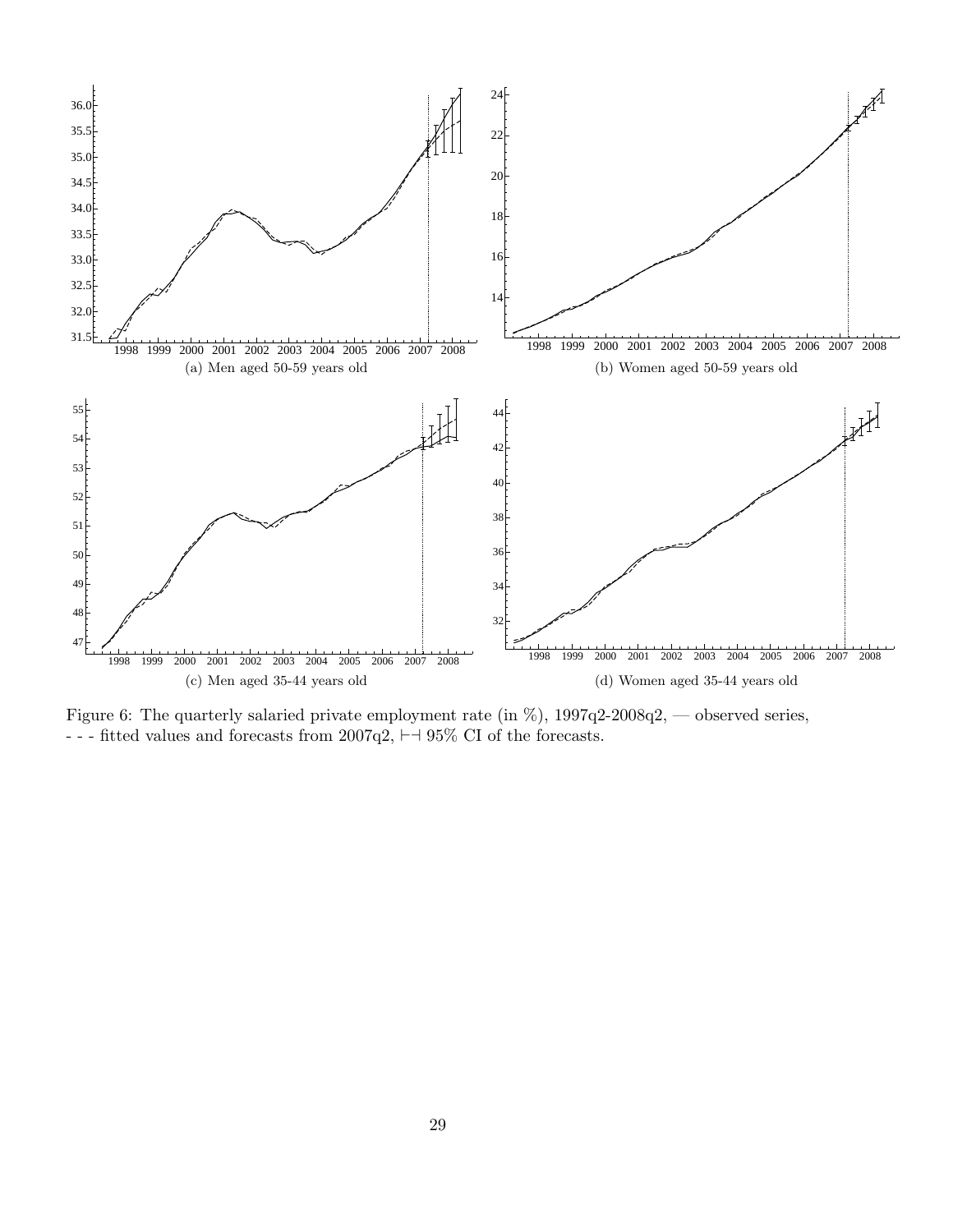<span id="page-31-0"></span>

Figure 7: The quarterly salaried private employment rate (in %), 1997q2-2008q2, — observed series, - - - fitted values and forecasts  $\underline{\text{from 2006q2}},$ <br> $\vdash\!\dashv$  95% CI of the forecasts.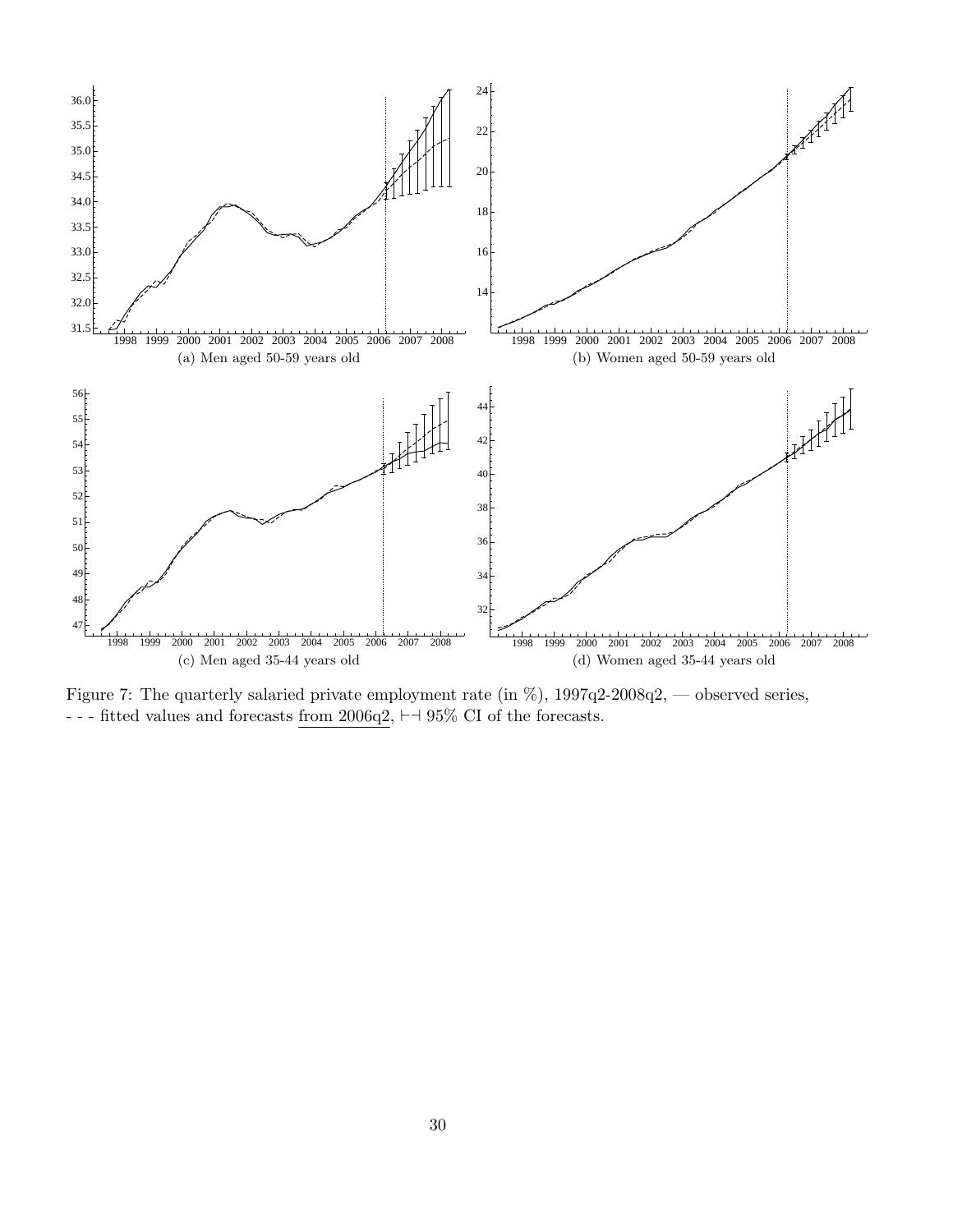<span id="page-32-0"></span>

Figure 8: The quarterly salaried private employment rate (in  $\%$ ), 1997q2-2008q2, — observed series, - - - fitted values and forecasts from 2007q2 based on lagged values of GDP only,  $\vdash \dashv 95\%$ CI of the forecasts.

<span id="page-32-1"></span>

Figure 9: The quarterly salaried private employment rate (in  $\%$ ), 1997q2-2008q2, — observed series, - - - fitted values and forecasts from 2007q2 based on GDP of neighbors,  $\vdash$  495% CI of the forecasts.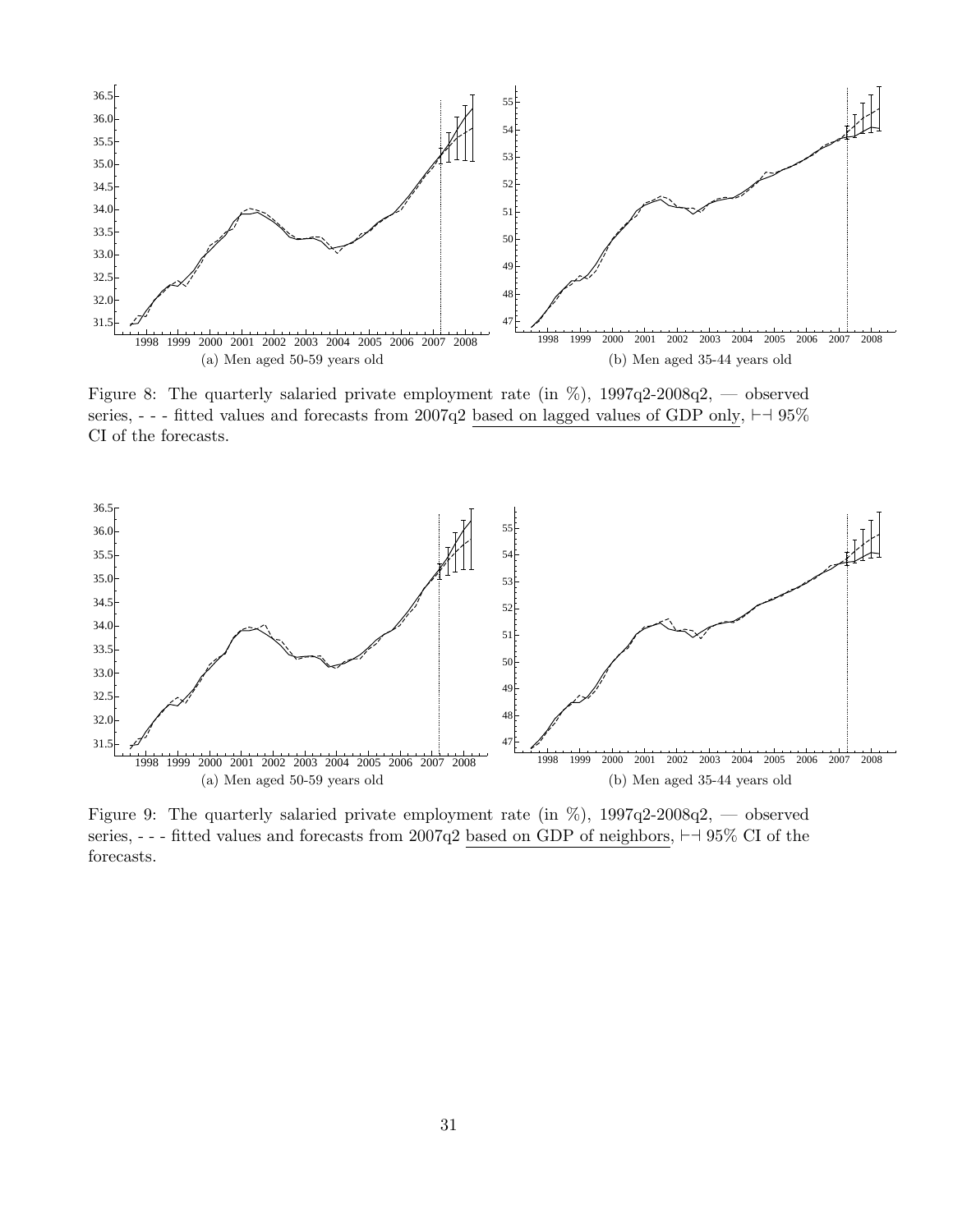## Tables

| Dep. var.                                       | $\Delta$ Employment rate |                                     |                                                                         |            |
|-------------------------------------------------|--------------------------|-------------------------------------|-------------------------------------------------------------------------|------------|
|                                                 | $50-59$ years old        |                                     | $35-44$ years old                                                       |            |
|                                                 | Men                      | Women                               | Men                                                                     | Women      |
| $\Delta$ Employment rate <sub>t-1</sub>         | $0.533***$               |                                     | $0.418***$                                                              |            |
|                                                 | (0.103)                  |                                     | (0.117)                                                                 |            |
| $\Delta \log[\text{GDP}]_t$                     | $0.087***$               |                                     | $0.127***$                                                              |            |
|                                                 | (0.027)                  |                                     | (0.036)                                                                 |            |
| $\Delta \log[\text{GDP}]_{t-3}$                 | $0.115^{***}\,$          | $0.048**$                           | $0.153***$                                                              | $0.127***$ |
|                                                 | (0.028)                  | (0.021)                             | (0.039)                                                                 | (0.041)    |
| Constant                                        | $-0.071***$              | $0.066**$                           | $-0.054$                                                                | $0.134**$  |
|                                                 | (0.026)                  | (0.029)                             | (0.036)                                                                 | (0.056)    |
| Trend                                           |                          | $0.006***$                          |                                                                         | $0.003*$   |
|                                                 |                          | (0.001)                             |                                                                         | (0.002)    |
| Nbr obs.                                        | 39                       | 40                                  | 39                                                                      | 40         |
| $R^2$                                           | 0.697                    | 0.574                               | 0.633                                                                   | 0.228      |
| Adj. $R^2$                                      | 0.671                    | 0.551                               | 0.601                                                                   | 0.187      |
| Serial correlation (AR 1-3) <sup><i>a</i></sup> |                          | $F(3,32) = 1.112$ $F(3,34) = 0.559$ | $F(3,32) = 0.998$ $F(3,34) = 1.566$                                     |            |
| Normality test                                  |                          |                                     | $Chi2(2) = 1.3$ $Chi2(2) = 0.725$ $Chi2(2) = 1.286$ $Chi2(2) = 0.468$   |            |
| Heteroscedasticity test <sup>b</sup>            |                          |                                     | $F(6,32) = 0.686$ $F(4,35) = 0.849$ $F(6,32) = 0.284$ $F(4,35) = 2.155$ |            |

<span id="page-33-0"></span>Table 1: The quarterly variation of the salaried private employment rate by age group and gender - OLS estimates

 $a$  Durbin's alternative test for serial correlation without strictly exogenous regressors.<sup>b</sup> White test for heteroscedasticity. \*\*\* significant at 1% level, \*\* 5% level,\* 10% level. The model selection is automated using Autometrics.

<span id="page-33-1"></span>Table 2: The impact of the ISP on the quarterly salaried private employment (rate) of workers aged 50-59 in 2008q2, by gender

|                  | Observed | Predicted               | Impact in $%$                           |
|------------------|----------|-------------------------|-----------------------------------------|
|                  | value    | value $(s.e.)$          | points <sup><math>a</math></sup> (s.e.) |
| Employment rate  |          |                         |                                         |
| Men aged 50-59   | 36.23%   | $35.71\% (0.31)$        | 0.52(0.31)                              |
| 95% CI           |          | [35.07; 36.34]          |                                         |
| 90% CI           |          | $[35.18 \; ; \; 36.24]$ |                                         |
| Women aged 50-59 | 24.20%   | 23.94% (0.18)           | 0.26(0.18)                              |
| 95% CI           |          | [23.58; 24.30]          |                                         |
| 90% CI           |          | [23.64 ; 24.24]         |                                         |
| Employment       |          |                         |                                         |
| Men aged 50-59   | 258,178  | 254,439                 | 3,739                                   |
| Women aged 50-59 | 172,366  | 170,553                 | 1,813                                   |

<sup>a</sup> The impact is measured as the difference between the observed and the predicted value.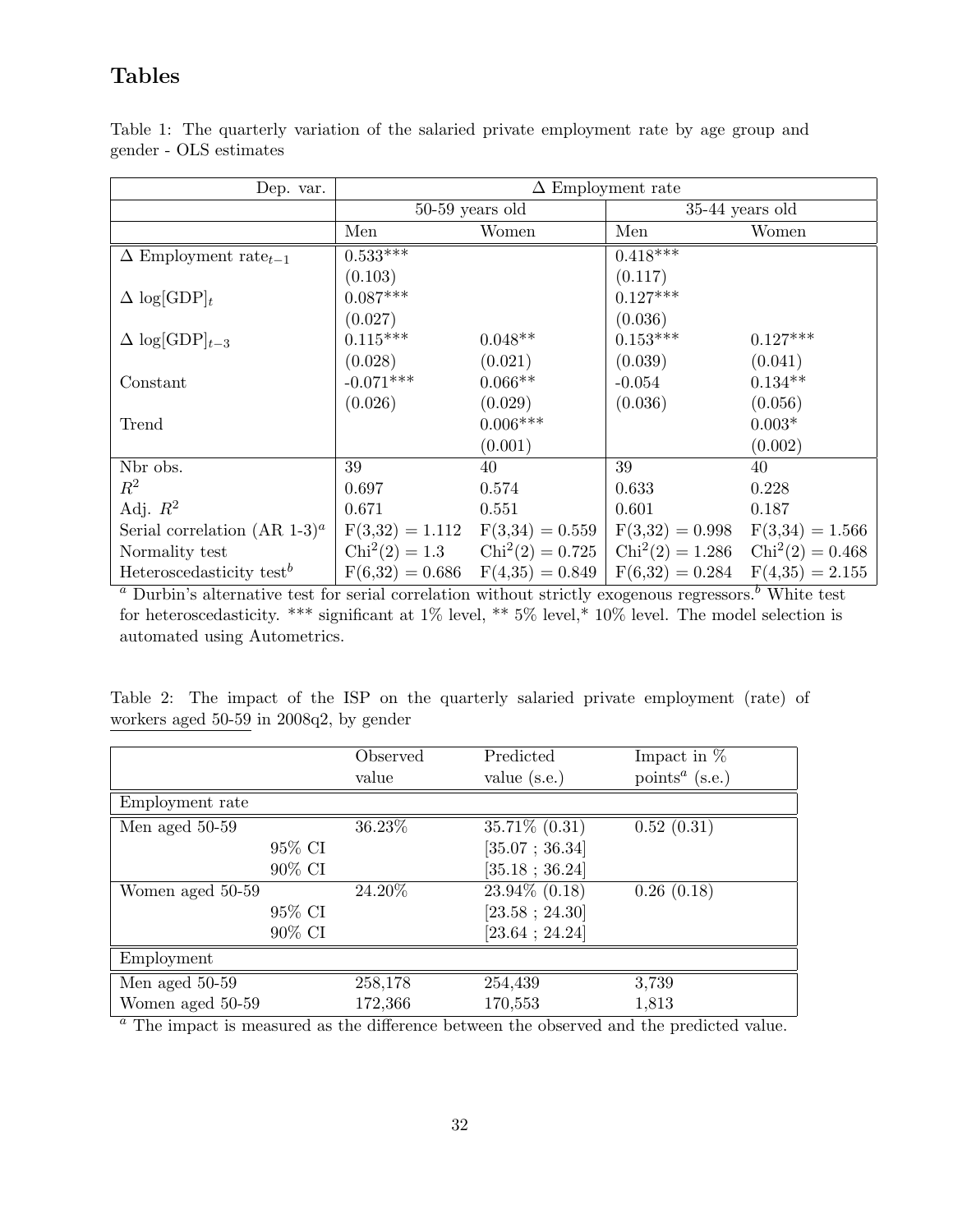|                  | Observed<br>value | Predicted<br>value $(s.e.)$ | Impact in $%$<br>points <sup><math>a</math></sup> (s.e.) |
|------------------|-------------------|-----------------------------|----------------------------------------------------------|
| Employment rate  |                   |                             |                                                          |
| Men aged 35-44   | 54.04%            | 54.67% (0.36)               | $-0.63(0.36)$                                            |
| 95% CI           |                   | [53.93; 55.41]              |                                                          |
| 90% CI           |                   | $[54.06 \; ; \; 55.28]$     |                                                          |
| Women aged 35-44 | 43.81%            | $43.91\% (0.34)$            | $-0.1(0.34)$                                             |
| 95% CI           |                   | [43.21; 44.61]              |                                                          |
| 90% CI           |                   | $[43.32 \; ; \; 44.49]$     |                                                          |
| Employment       |                   |                             |                                                          |
| Men aged 35-44   | 428,735           | 433,711                     | $-4,976$                                                 |
| Women aged 35-44 | 338,504           | 339,263                     | -759                                                     |

<span id="page-34-0"></span>Table 3: The impact of the ISP on the quarterly salaried private employment (rate) of workers aged 35-44 in 2008q2, by gender

<sup>a</sup> The impact is measured as the difference between the observed and the predicted value.

<span id="page-34-1"></span>Table 4: The quarterly variation of the male salaried private employment rate by age group, with alternative specifications of GDP - OLS estimates

| Dep. var.                                       | $\Delta$ Employment rate Men |            |                                                                         |                   |
|-------------------------------------------------|------------------------------|------------|-------------------------------------------------------------------------|-------------------|
|                                                 | $50-59$ years old            |            | $35-44$ years old                                                       |                   |
| $\Delta$ Employment rate <sub>t-1</sub>         | $0.553***$                   | $0.461***$ | $0.387***$                                                              | $0.360**$         |
|                                                 | (0.116)                      | (0.128)    | (0.134)                                                                 | (0.154)           |
| $\Delta \log[\text{GDP}]_{t-3}$                 | $0.102***$                   |            | $0.142***$                                                              |                   |
|                                                 | (0.031)                      |            | (0.045)                                                                 |                   |
| $\Delta$ log[GDP neighbors] <sub>t</sub>        |                              | 0.031      |                                                                         | 0.053             |
|                                                 |                              | (0.033)    |                                                                         | (0.046)           |
| $\Delta$ log[GDP neighbors] <sub>t-3</sub>      |                              | $0.132***$ |                                                                         | $0.125**$         |
|                                                 |                              | (0.032)    |                                                                         | (0.052)           |
| Constant                                        | $-0.015$                     | $-0.064*$  | 0.03                                                                    | $-0.010$          |
|                                                 | (0.022)                      | (0.032)    | (0.03)                                                                  | (0.047)           |
| Nbr obs.                                        | 39                           | 39         | 39                                                                      | 39                |
| $\mathbb{R}^2$                                  | 0.605                        | 0.657      | 0.502                                                                   | 0.464             |
| Adj. $R^2$                                      | 0.583                        | 0.627      | 0.474                                                                   | 0.418             |
| Serial correlation (AR 1-3) <sup><i>a</i></sup> |                              |            | $F(3,33) = 0.317$ $F(3,32) = 0.468$ $F(3,33) = 0.115$ $F(3,32) = 0.148$ |                   |
| Normality test                                  |                              |            | $Chi2(2) = 0.376$ $Chi2(2) = 2.867$ $Chi2(2) = 0.516$ $Chi2(2) = 8.094$ |                   |
| Heteroscedasticity test <sup>b</sup>            |                              |            | $F(4,34) = 0.125$ $F(6,32) = 0.816$ $F(4,34) = 1.159$                   | $F(6,32) = 0.448$ |

<sup>*a*</sup> Durbin's alternative test for serial correlation without strictly exogenous regressors. <sup>*b*</sup> White test for heteroscedasticity. \*\*\* significant at 1% level, \*\* 5% level, \* 10% level. The model selection is automated using Autometrics.